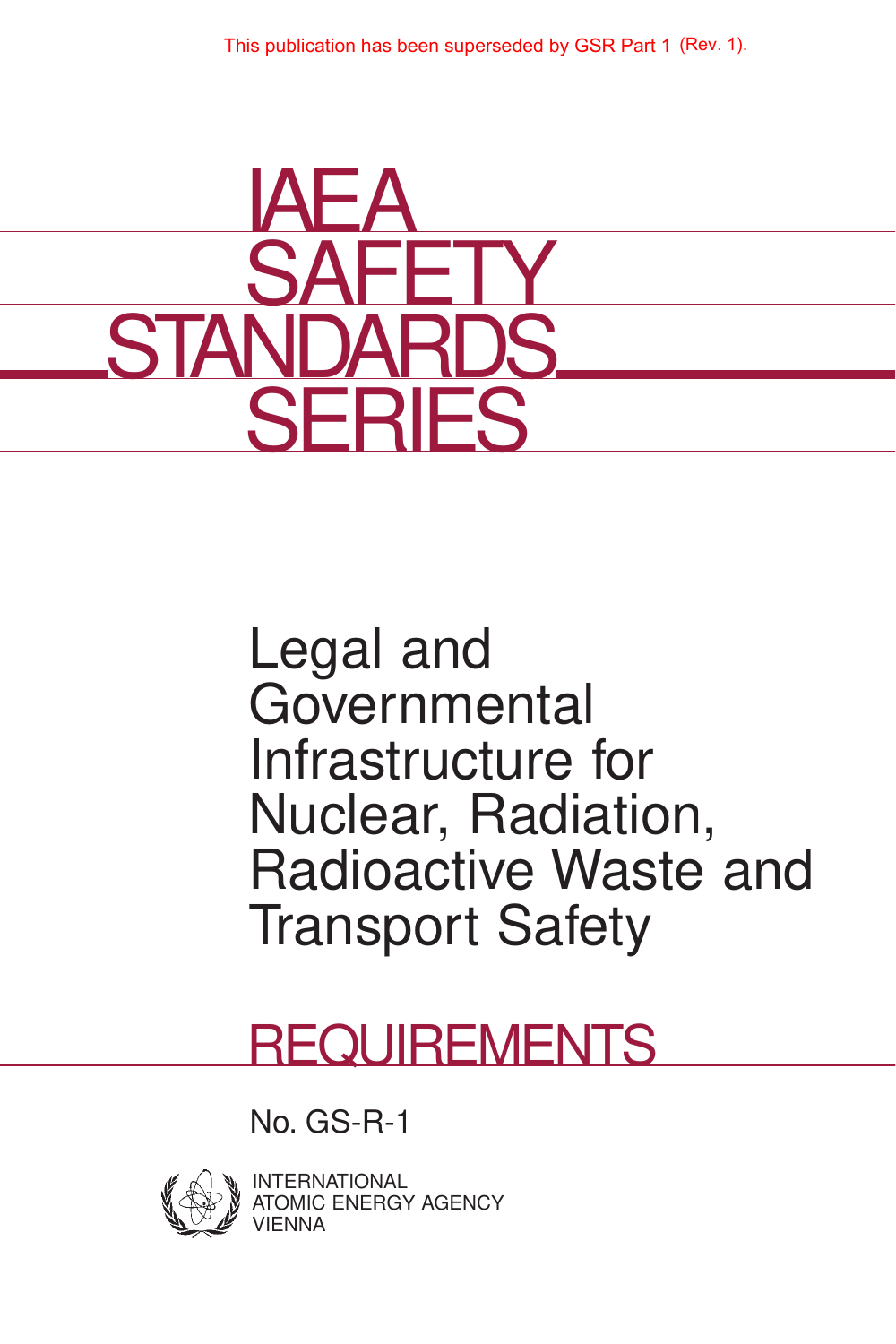## **IAEA SAFETY RELATED PUBLICATIONS**

#### IAEA SAFETY STANDARDS

Under the terms of Article III of its Statute, the IAEA is authorized to establish standards of safety for protection against ionizing radiation and to provide for the application of these standards to peaceful nuclear activities.

The regulatory related publications by means of which the IAEA establishes safety standards and measures are issued in the **IAEA Safety Standards Series**. This series covers nuclear safety, radiation safety, transport safety and waste safety, and also general safety (that is, of relevance in two or more of the four areas), and the categories within it are **Safety Fundamentals**, **Safety Requirements** and **Safety Guides.**

- **Safety Fundamentals** (blue lettering) present basic objectives, concepts and principles of safety and protection in the development and application of nuclear energy for peaceful purposes.
- **Safety Requirements** (red lettering) establish the requirements that must be met to ensure safety. These requirements, which are expressed as 'shall' statements, are governed by the objectives and principles presented in the Safety Fundamentals.
- **Safety Guides** (green lettering) recommend actions, conditions or procedures for meeting safety requirements. Recommendations in Safety Guides are expressed as 'should' statements, with the implication that it is necessary to take the measures recommended or equivalent alternative measures to comply with the requirements.

The IAEA's safety standards are not legally binding on Member States but may be adopted by them, at their own discretion, for use in national regulations in respect of their own activities. The standards are binding on the IAEA in relation to its own operations and on States in relation to operations assisted by the IAEA.

Information on the IAEA's safety standards programme (including editions in languages other than English) is available at the IAEA Internet site

#### www.iaea.org/ns/coordinet

or on request to the Safety Co-ordination Section, IAEA, P.O. Box 100, A-1400 Vienna, Austria.

#### OTHER SAFETY RELATED PUBLICATIONS

Under the terms of Articles III and VIII.C of its Statute, the IAEA makes available and fosters the exchange of information relating to peaceful nuclear activities and serves as an intermediary among its Member States for this purpose.

Reports on safety and protection in nuclear activities are issued in other series, in particular the **IAEA Safety Reports Series**, as informational publications. Safety Reports may describe good practices and give practical examples and detailed methods that can be used to meet safety requirements. They do not establish requirements or make recommendations.

Other IAEA series that include safety related sales publications are the **Technical Reports Series,** the **Radiological Assessment Reports Series** and the **INSAG Series**. The IAEA also issues reports on radiological accidents and other special sales publications. Unpriced safety related publications are issued in the **TECDOC Series**, the **Provisional Safety Standards Series**, the **Training Course Series,** the **IAEA Services Series** and the **Computer Manual Series**, and as **Practical Radiation Safety Manuals** and **Practical Radiation Technical Manuals**.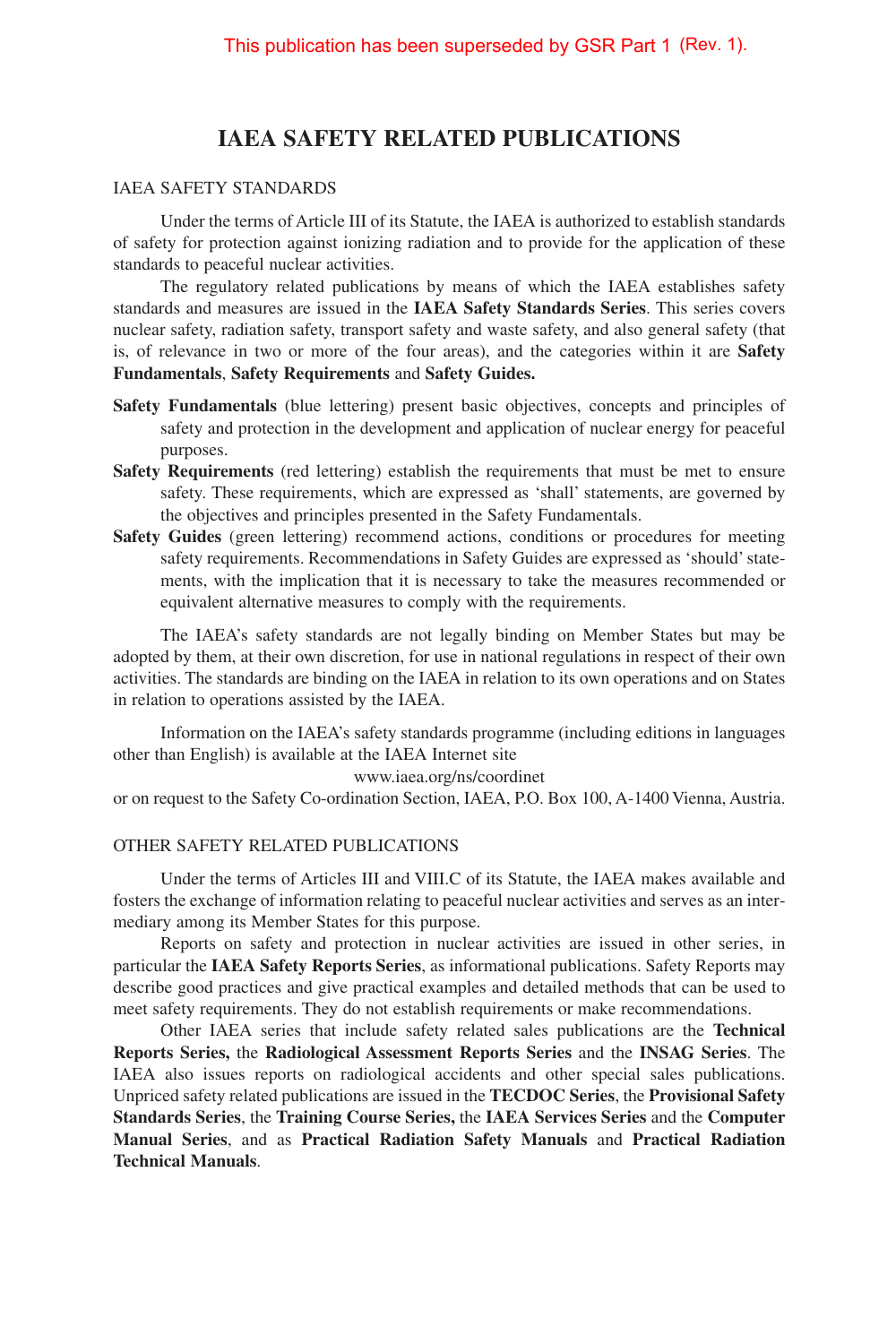This publication has been superseded by GSR Part 1 (Rev. 1).

## LEGAL AND GOVERNMENTAL INFRASTRUCTURE FOR NUCLEAR, RADIATION, RADIOACTIVE WASTE AND TRANSPORT SAFETY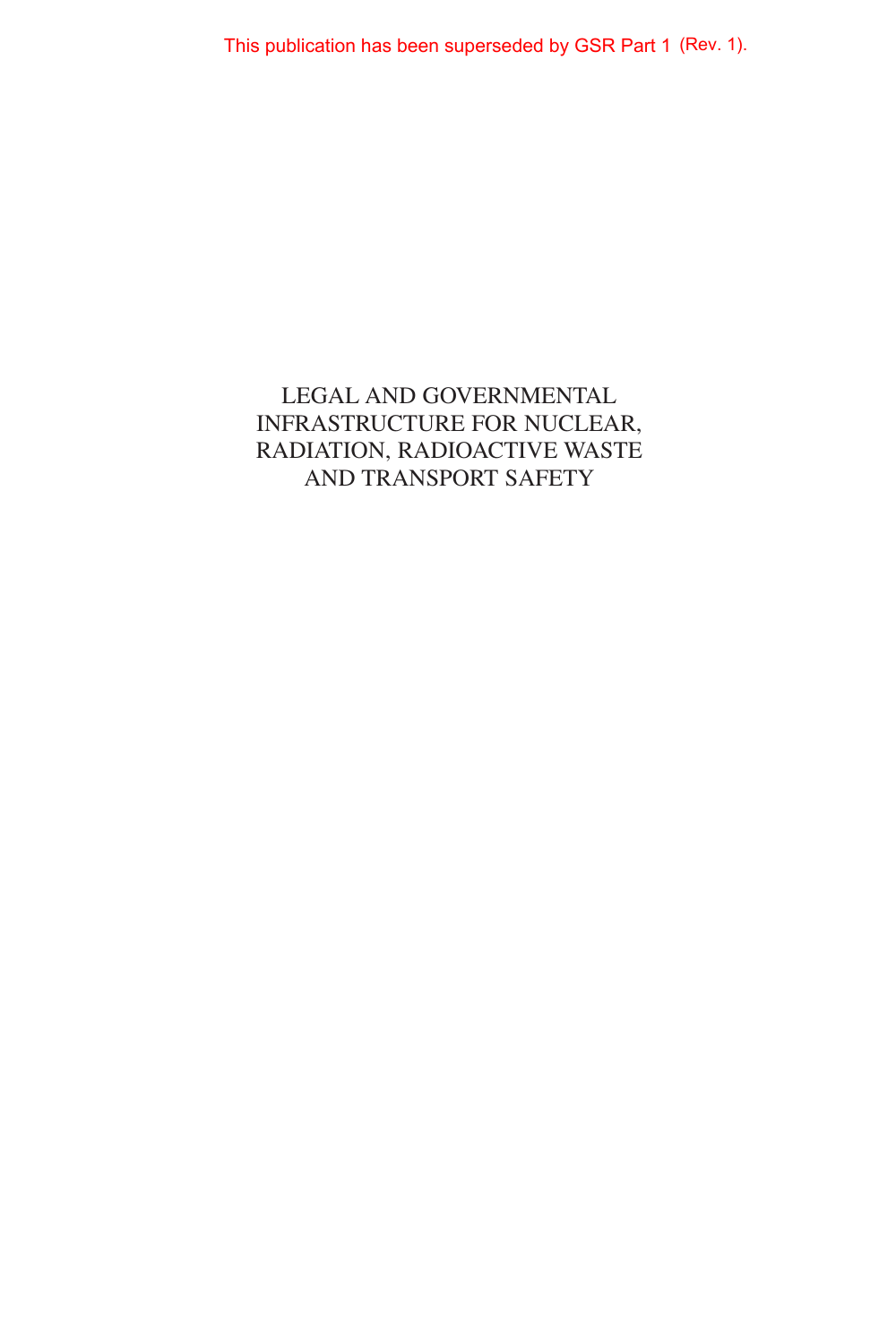| AFGHANISTAN                   | <b>GUATEMALA</b>                                            | PANAMA                      |
|-------------------------------|-------------------------------------------------------------|-----------------------------|
| <b>ALBANIA</b>                | <b>HAITI</b>                                                | PARAGUAY                    |
| ALGERIA                       | <b>HOLY SEE</b>                                             | PERU                        |
| <b>ANGOLA</b>                 | <b>HUNGARY</b>                                              | <b>PHILIPPINES</b>          |
| ARGENTINA                     | <b>ICELAND</b>                                              | <b>POLAND</b>               |
| <b>ARMENIA</b>                | <b>INDIA</b>                                                | <b>PORTUGAL</b>             |
| AUSTRALIA                     | <b>INDONESIA</b>                                            | <b>OATAR</b>                |
| <b>AUSTRIA</b>                | IRAN, ISLAMIC REPUBLIC OF                                   | REPUBLIC OF MOLDOVA         |
| <b>BANGLADESH</b>             | <b>IRAO</b>                                                 | ROMANIA                     |
| <b>BELARUS</b>                | <b>IRELAND</b>                                              | <b>RUSSIAN FEDERATION</b>   |
| BELGIUM                       | ISRAEL<br>ITALY<br>JAMAICA<br>JAPAN<br>JORDAN<br>KAZAKHSTAN | <b>SAUDI ARABIA</b>         |
| <b>BENIN</b>                  |                                                             | SENEGAL.                    |
| <b>BOLIVIA</b>                |                                                             | <b>SIERRA LEONE</b>         |
| <b>BOSNIA AND HERZEGOVINA</b> |                                                             | <b>SINGAPORE</b>            |
| BRAZIL                        |                                                             | <b>SLOVAKIA</b>             |
| BULGARIA                      |                                                             | <b>SLOVENIA</b>             |
| <b>BURKINA FASO</b>           | <b>KENYA</b>                                                | <b>SOUTH AFRICA</b>         |
| CAMBODIA                      | KOREA, REPUBLIC OF                                          | <b>SPAIN</b>                |
| CAMEROON                      | <b>KUWAIT</b>                                               | <b>SRI LANKA</b>            |
| CANADA                        | <b>LATVIA</b>                                               | <b>SUDAN</b>                |
| <b>CHILE</b>                  | <b>LEBANON</b>                                              | <b>SWEDEN</b>               |
| <b>CHINA</b>                  | LIBERIA                                                     | <b>SWITZERLAND</b>          |
| COLOMBIA                      | LIBYAN ARAB JAMAHIRIYA                                      | <b>SYRIAN ARAB REPUBLIC</b> |
| COSTA RICA                    | <b>LIECHTENSTEIN</b>                                        | THAILAND                    |
| COTE D'IVOIRE                 | <b>LITHUANIA</b>                                            | THE FORMER YUGOSLAV         |
| CROATIA                       | LUXEMBOURG                                                  | REPUBLIC OF MACEDONIA       |
| <b>CUBA</b>                   | MADAGASCAR                                                  | TUNISIA                     |
| <b>CYPRUS</b>                 | <b>MALAYSIA</b>                                             | <b>TURKEY</b>               |
| CZECH REPUBLIC                | <b>MALI</b>                                                 | <b>UGANDA</b>               |
| <b>DEMOCRATIC REPUBLIC</b>    | <b>MALTA</b>                                                | <b>UKRAINE</b>              |
| OF THE CONGO                  | <b>MARSHALL ISLANDS</b>                                     | <b>UNITED ARAB EMIRATES</b> |
| <b>DENMARK</b>                | <b>MAURITIUS</b>                                            | UNITED KINGDOM OF           |
| <b>DOMINICAN REPUBLIC</b>     | <b>MEXICO</b>                                               | <b>GREAT BRITAIN AND</b>    |
| <b>ECUADOR</b>                | <b>MONACO</b>                                               | <b>NORTHERN IRELAND</b>     |
| EGYPT                         | <b>MONGOLIA</b>                                             | UNITED REPUBLIC             |
| <b>EL SALVADOR</b>            | <b>MOROCCO</b>                                              | OF TANZANIA                 |
| <b>ESTONIA</b>                | <b>MYANMAR</b>                                              | UNITED STATES OF AMERICA    |
| <b>ETHIOPIA</b>               | NAMIBIA                                                     | <b>URUGUAY</b>              |
| <b>FINLAND</b>                | NETHERLANDS                                                 | <b>UZBEKISTAN</b>           |
| <b>FRANCE</b>                 | <b>NEW ZEALAND</b>                                          | <b>VENEZUELA</b>            |
| <b>GABON</b>                  | <b>NICARAGUA</b>                                            | <b>VIET NAM</b>             |
| GEORGIA                       | <b>NIGER</b>                                                | <b>YEMEN</b>                |
| GERMANY                       | <b>NIGERIA</b>                                              | <b>YUGOSLAVIA</b>           |
| <b>GHANA</b>                  | <b>NORWAY</b>                                               | ZAMBIA                      |
| <b>GREECE</b>                 | <b>PAKISTAN</b>                                             | <b>ZIMBABWE</b>             |
|                               |                                                             |                             |

The following States are Members of the International Atomic Energy Agency:

The Agency's Statute was approved on 23 October 1956 by the Conference on the Statute of the IAEA held at United Nations Headquarters, New York; it entered into force on 29 July 1957. The Headquarters of the Agency are situated in Vienna. Its principal objective is "to accelerate and enlarge the contribution of atomic energy to peace, health and prosperity throughout the world''.

#### © IAEA, 2000

Permission to reproduce or translate the information contained in this publication may be obtained by writing to the International Atomic Energy Agency, Wagramer Strasse 5, P.O. Box 100, A-1400 Vienna, Austria.

> Printed by the IAEA in Austria September 2000 STI/PUB/1093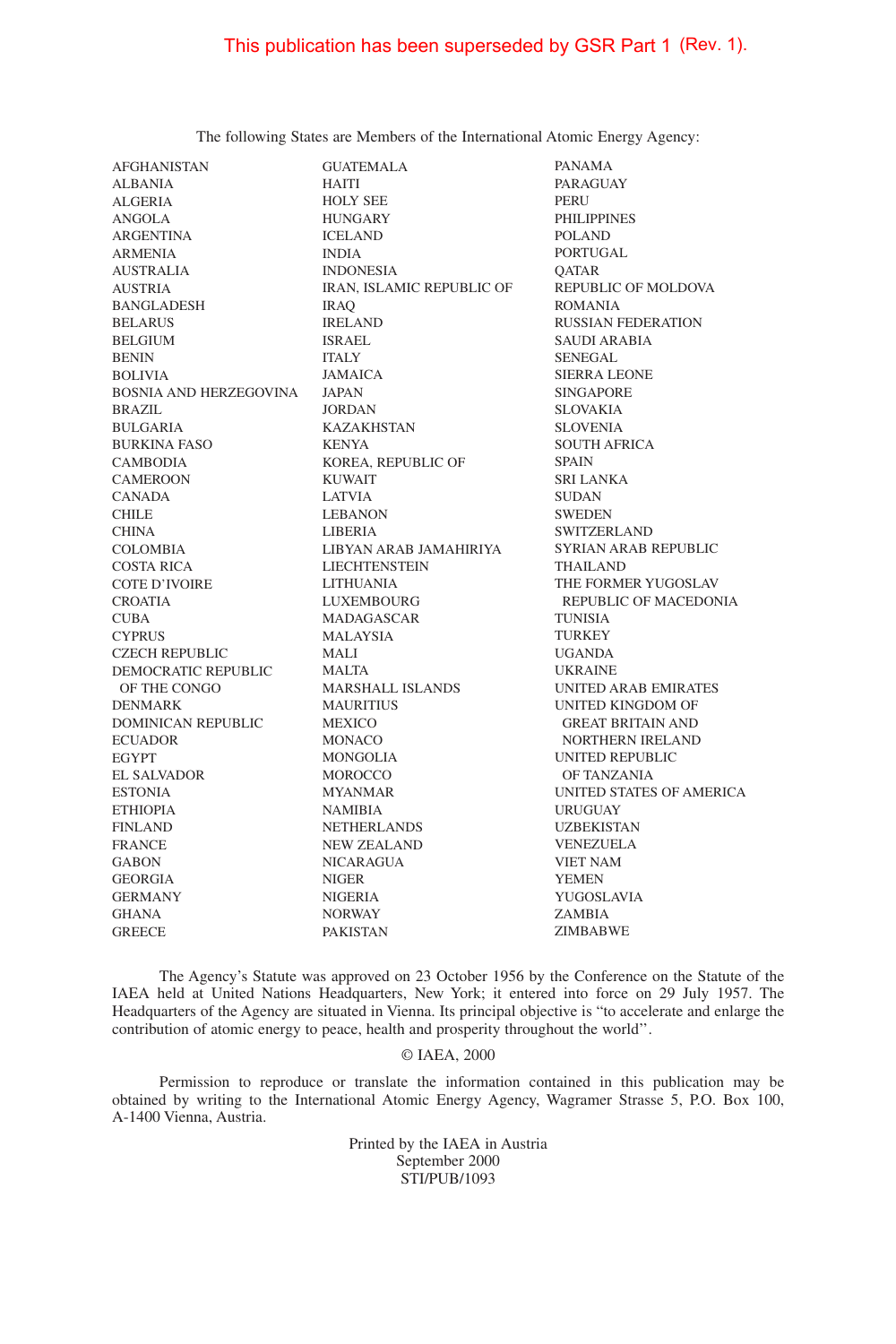SAFETY STANDARDS SERIES No. GS-R-1

## LEGAL AND GOVERNMENTAL INFRASTRUCTURE FOR NUCLEAR, RADIATION, RADIOACTIVE WASTE AND TRANSPORT SAFETY

SAFETY REQUIREMENTS

INTERNATIONAL ATOMIC ENERGY AGENCY VIENNA, 2000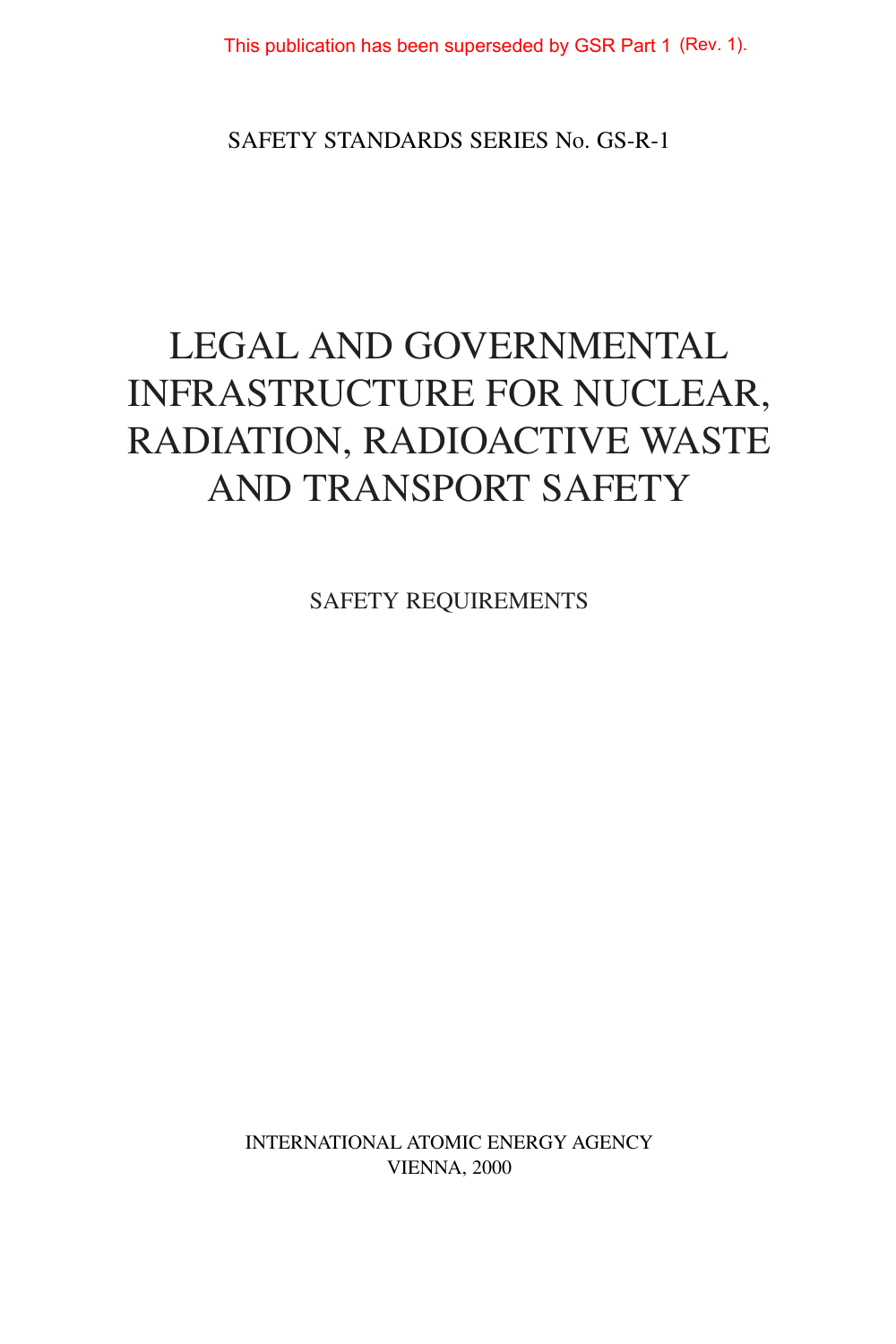#### **VIC Library Cataloguing in Publication Data**

Legal and governmental infrastructure for nuclear, radiation, radioactive waste and transport safety : requirements. — Vienna : International Atomic Energy Agency, 2000.

p. ; 24 cm. — (Safety standards series, ISSN 1020–525X ; no. GS-R-1) STI/PUB/1093

ISBN 92–0–100800–7

Includes bibliographical references.

1. Radioactive waste disposal—Law and legislation. 2. Radioactive substances—Transportation (International Law) 3. Radiation—Safety measures. I. International Atomic Energy Agency. II. Series.

VICL 00–00242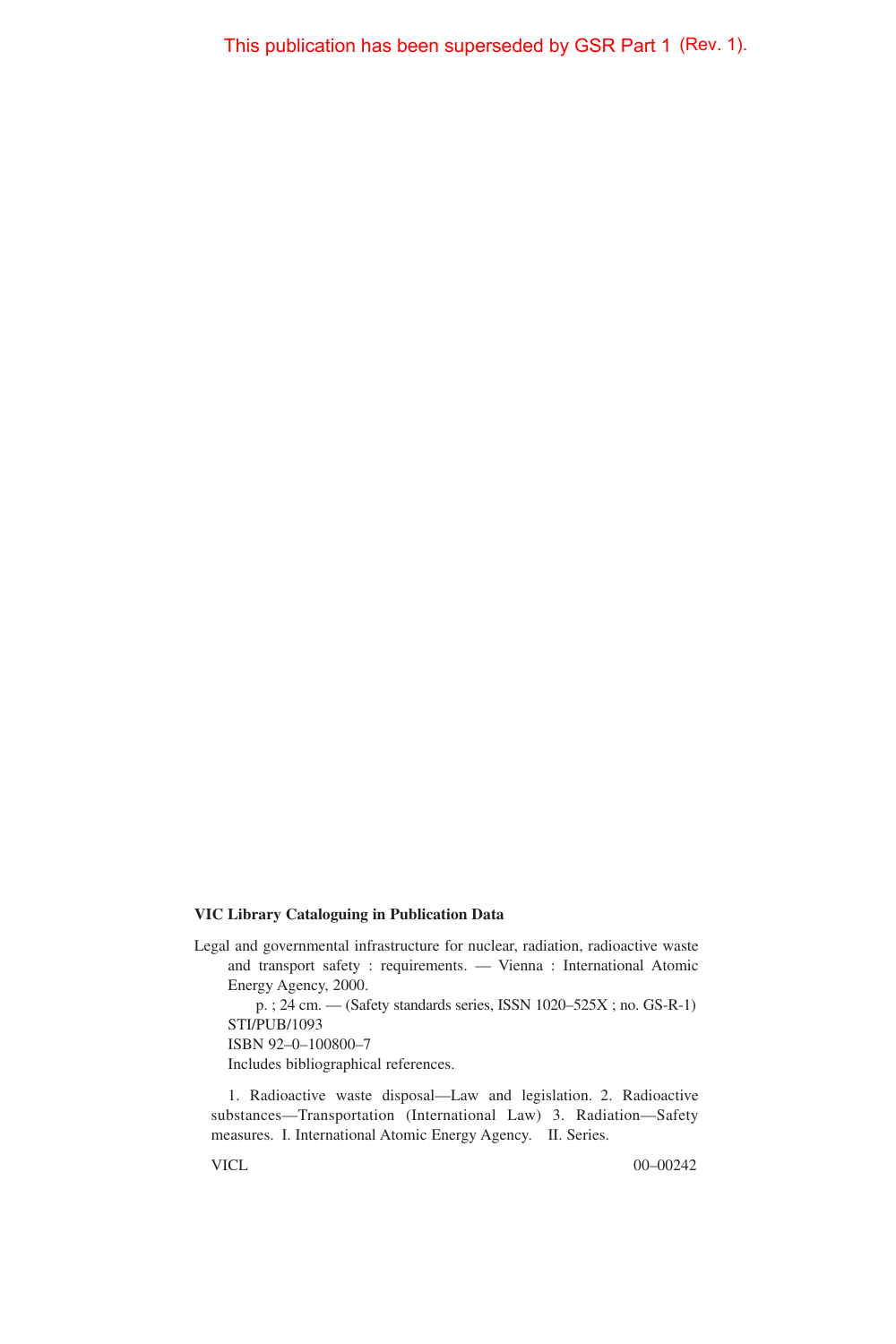## **FOREWORD**

## **by Mohamed ElBaradei Director General**

One of the statutory functions of the IAEA is to establish or adopt standards of safety for the protection of health, life and property in the development and application of nuclear energy for peaceful purposes, and to provide for the application of these standards to its own operations as well as to assisted operations and, at the request of the parties, to operations under any bilateral or multilateral arrangement, or, at the request of a State, to any of that State's activities in the field of nuclear energy.

The following advisory bodies oversee the development of safety standards: the Advisory Commission for Safety Standards (ACSS); the Nuclear Safety Standards Advisory Committee (NUSSAC); the Radiation Safety Standards Advisory Committee (RASSAC); the Transport Safety Standards Advisory Committee (TRANSSAC); and the Waste Safety Standards Advisory Committee (WASSAC). Member States are widely represented on these committees.

In order to ensure the broadest international consensus, safety standards are also submitted to all Member States for comment before approval by the IAEA Board of Governors (for Safety Fundamentals and Safety Requirements) or, on behalf of the Director General, by the Publications Committee (for Safety Guides).

The IAEA's safety standards are not legally binding on Member States but may be adopted by them, at their own discretion, for use in national regulations in respect of their own activities. The standards are binding on the IAEA in relation to its own operations and on States in relation to operations assisted by the IAEA. Any State wishing to enter into an agreement with the IAEA for its assistance in connection with the siting, design, construction, commissioning, operation or decommissioning of a nuclear facility or any other activities will be required to follow those parts of the safety standards that pertain to the activities to be covered by the agreement. However, it should be recalled that the final decisions and legal responsibilities in any licensing procedures rest with the States.

Although the safety standards establish an essential basis for safety, the incorporation of more detailed requirements, in accordance with national practice, may also be necessary. Moreover, there will generally be special aspects that need to be assessed by experts on a case by case basis.

The physical protection of fissile and radioactive materials and of nuclear power plants as a whole is mentioned where appropriate but is not treated in detail; obligations of States in this respect should be addressed on the basis of the relevant instruments and publications developed under the auspices of the IAEA.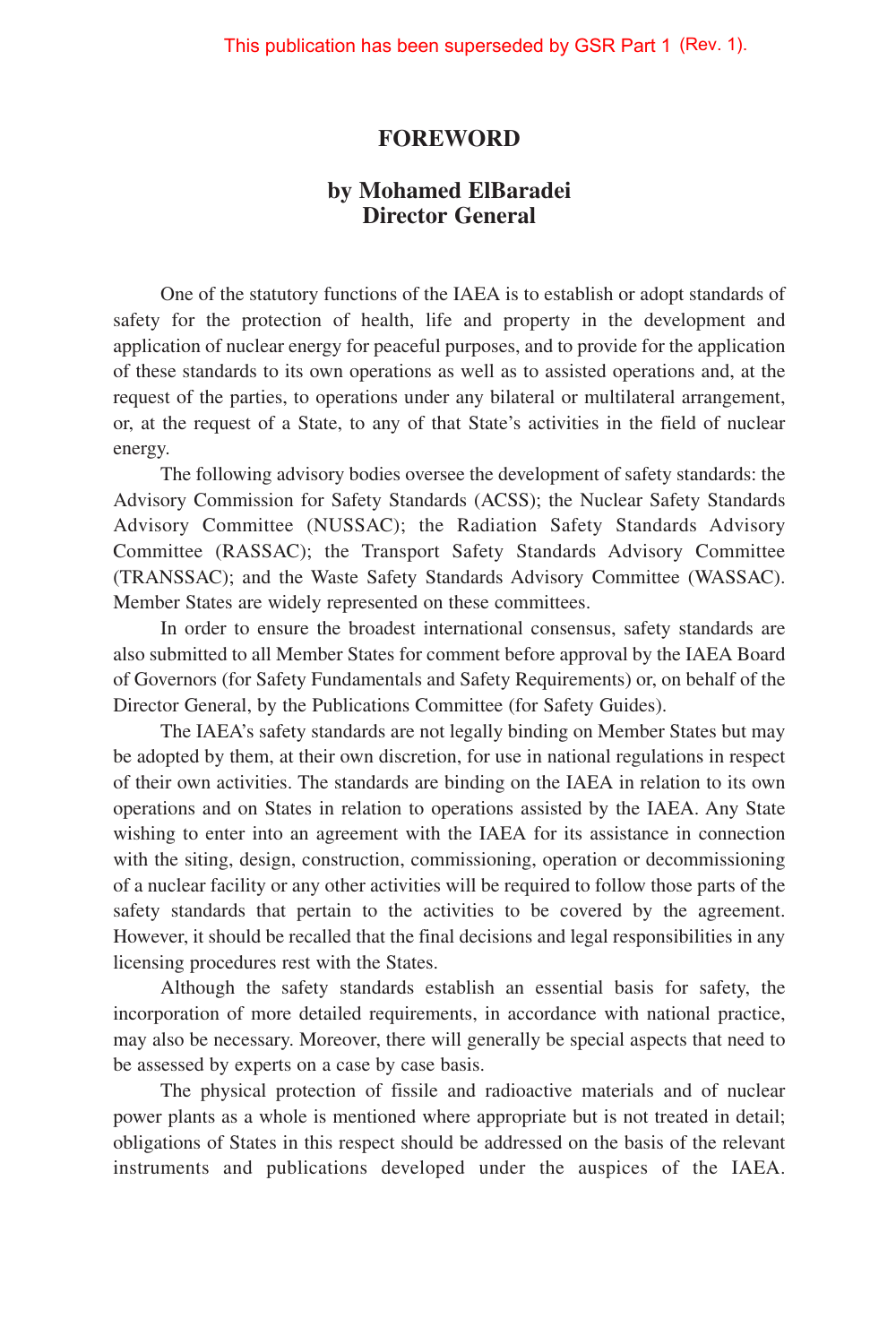Non-radiological aspects of industrial safety and environmental protection are also not explicitly considered; it is recognized that States should fulfil their international undertakings and obligations in relation to these.

The requirements and recommendations set forth in the IAEA safety standards might not be fully satisfied by some facilities built to earlier standards. Decisions on the way in which the safety standards are applied to such facilities will be taken by individual States.

The attention of States is drawn to the fact that the safety standards of the IAEA, while not legally binding, are developed with the aim of ensuring that the peaceful uses of nuclear energy and of radioactive materials are undertaken in a manner that enables States to meet their obligations under generally accepted principles of international law and rules such as those relating to environmental protection. According to one such general principle, the territory of a State must not be used in such a way as to cause damage in another State. States thus have an obligation of diligence and standard of care.

Civil nuclear activities conducted within the jurisdiction of States are, as any other activities, subject to obligations to which States may subscribe under international conventions, in addition to generally accepted principles of international law. States are expected to adopt within their national legal systems such legislation (including regulations) and other standards and measures as may be necessary to fulfil all of their international obligations effectively.

#### *EDITORIAL NOTE*

*An appendix, when included, is considered to form an integral part of the standard and to have the same status as the main text. Annexes, footnotes and bibliographies, if included, are used to provide additional information or practical examples that might be helpful to the user. The safety standards use the form 'shall' in making statements about requirements,*

*responsibilities and obligations. Use of the form 'should' denotes recommendations of a desired option.*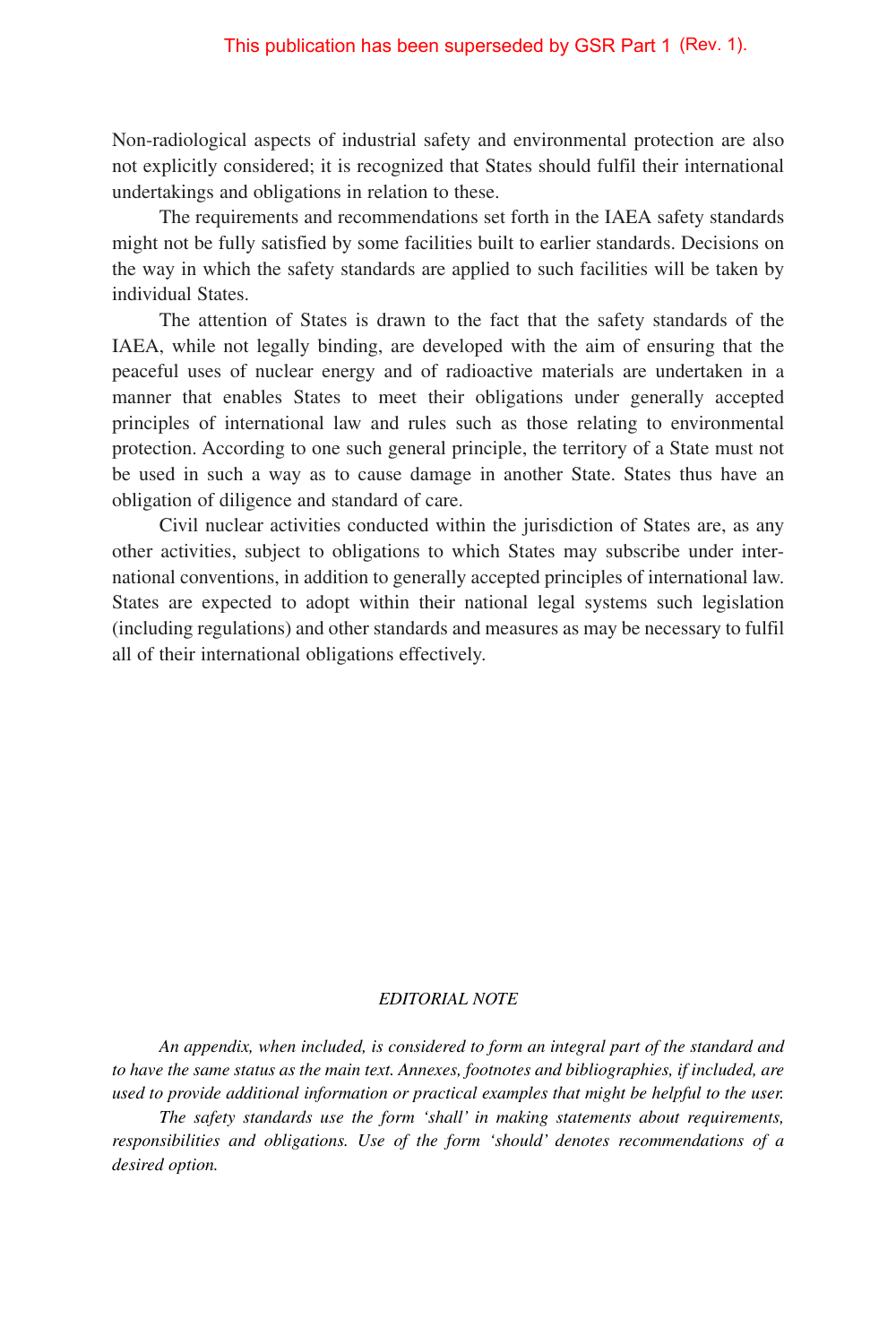## **CONTENTS**

| 1. |                                                                                                                           | 1                                                 |
|----|---------------------------------------------------------------------------------------------------------------------------|---------------------------------------------------|
|    |                                                                                                                           | $\mathbf{1}$<br>$\mathbf{1}$<br>$\mathbf{1}$<br>3 |
| 2. | LEGISLATIVE AND GOVERNMENTAL RESPONSIBILITIES                                                                             | 3                                                 |
|    |                                                                                                                           | 3<br>4                                            |
| 3. | RESPONSIBILITIES AND FUNCTIONS OF THE REGULATORY                                                                          | 6                                                 |
| 4. | ORGANIZATION OF THE REGULATORY BODY                                                                                       | 9                                                 |
|    | Staffing and training of the regulatory body (4.6–4.8)<br>Relations between the regulatory body and the operator $(4.10)$ | 9<br>10<br>10<br>11<br>11                         |
| 5. | ACTIVITIES OF THE REGULATORY BODY                                                                                         | 11                                                |
|    |                                                                                                                           | $11\,$<br>12<br>13<br>14<br>16                    |
| 6. | SPECIFIC INFRASTRUCTURE                                                                                                   | 16                                                |
|    | Infrastructure for emergency preparedness $(6.2-6.6)$<br>Infrastructure for radioactive waste management (6.7–6.13)       | 16<br>17<br>17<br>19                              |
|    |                                                                                                                           | 19                                                |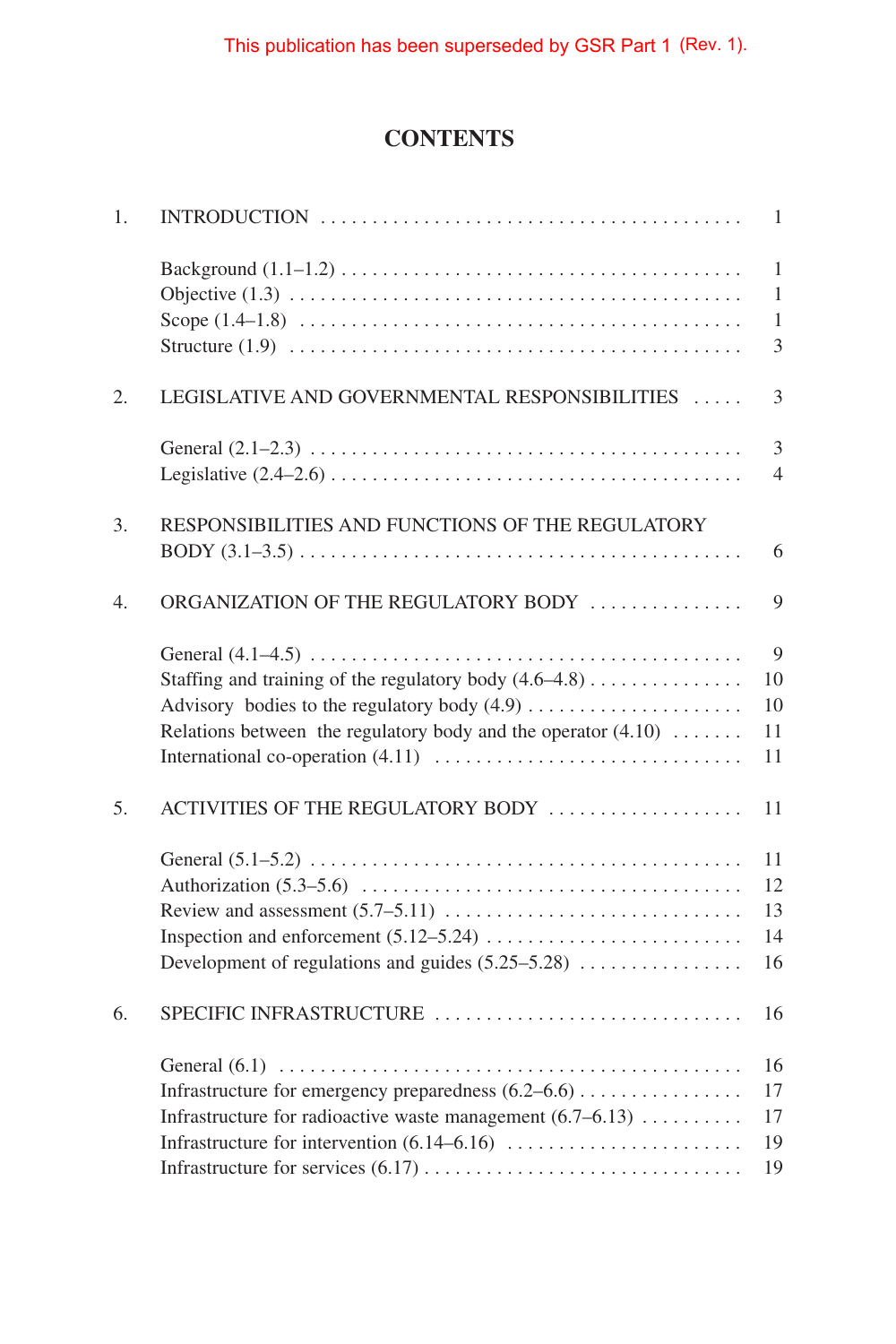| APPENDIX: REVIEW AND ASSESSMENT DURING THE |  |
|--------------------------------------------|--|
| LIFE CYCLE OF A NUCLEAR POWER PLANT  21    |  |
|                                            |  |
|                                            |  |
|                                            |  |
| ADVISORY BODIES FOR THE ENDORSEMENT        |  |
|                                            |  |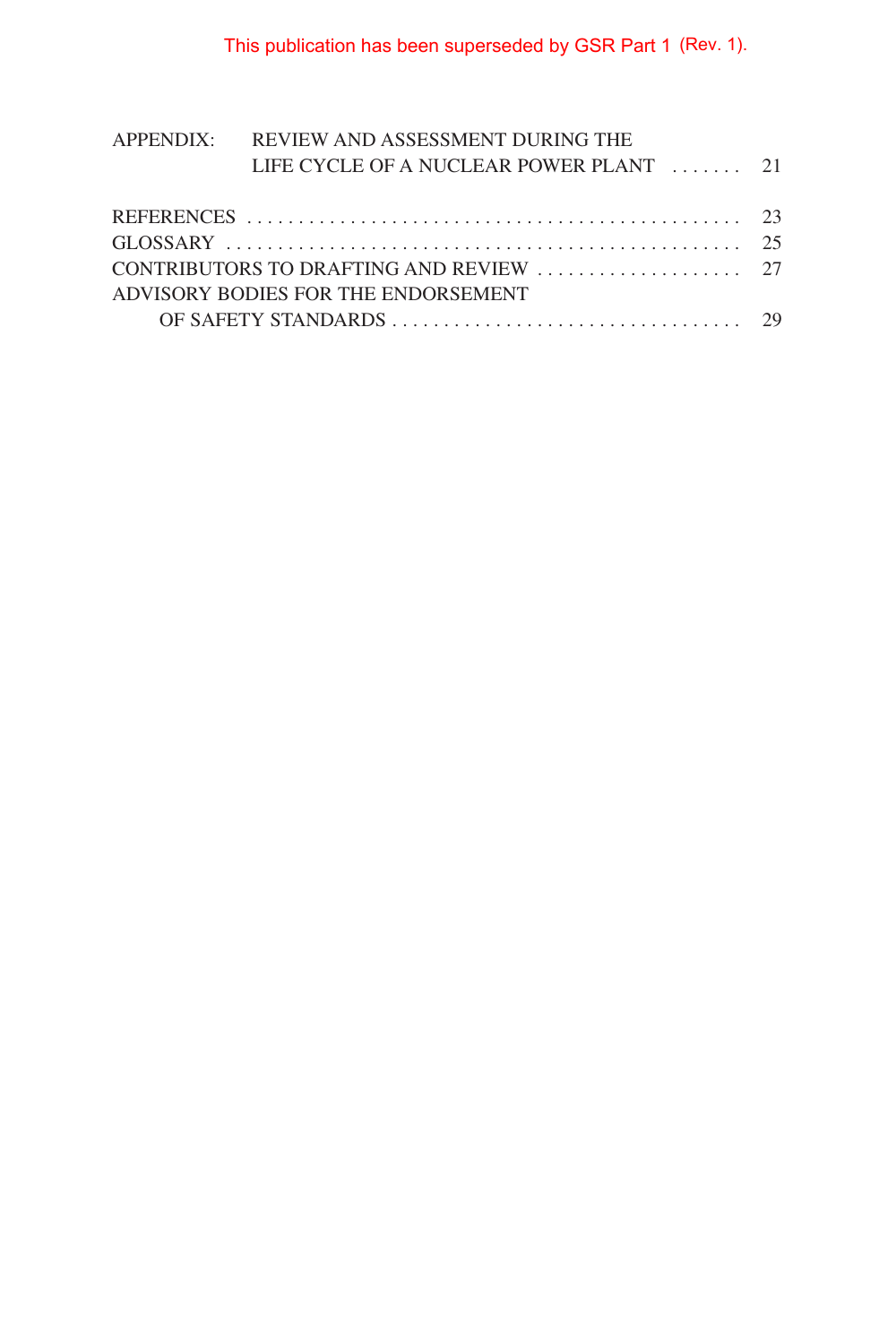## **1. INTRODUCTION**

## BACKGROUND

1.1. The safety of nuclear facilities and sources of ionizing radiation, radiation protection, the safe management of radioactive waste and the safe transport of radioactive material are of great importance to individuals and society and to the environment in the State of use and in other States.

1.2. This Safety Requirements publication establishes the basic requirements for legal and governmental infrastructures for nuclear, radiation, radioactive waste and transport safety. It should be used in conjunction with the International Basic Safety Standards for Protection against Ionizing Radiation and for the Safety of Radiation Sources [1] and the Regulations for the Safe Transport of Radioactive Material [2]. It supersedes both the Code on the Safety of Nuclear Power Plants: Governmental Organization (Safety Series No. 50-C-G (Rev. 1) (1988) and the safety standard on Establishing a National System for Radioactive Waste Management (Safety Series No. 111-S-1 (1995)).

## OBJECTIVE

1.3. The objective of this Safety Requirements publication is to specify requirements related to the legal and governmental infrastructure for the safety of nuclear facilities and sources of ionizing radiation, radiation protection, the safe management of radioactive waste and the safe transport of radioactive material, which must be satisfied in order to achieve the objectives and apply the principles that are presented in the Safety Fundamentals publications [3–5].

#### **SCOPE**

1.4. This publication establishes requirements for legal and governmental responsibilities in respect of the safety of nuclear facilities, the safe use of sources of ionizing radiation, radiation protection, the safe management of radioactive waste and the safe transport of radioactive material. Thus, it covers development of the legal framework for establishing a regulatory body and other actions to achieve effective regulatory control of facilities and activities. Other responsibilities are also covered, such as those for developing the necessary support for safety, involvement in securing third party liability and emergency preparedness.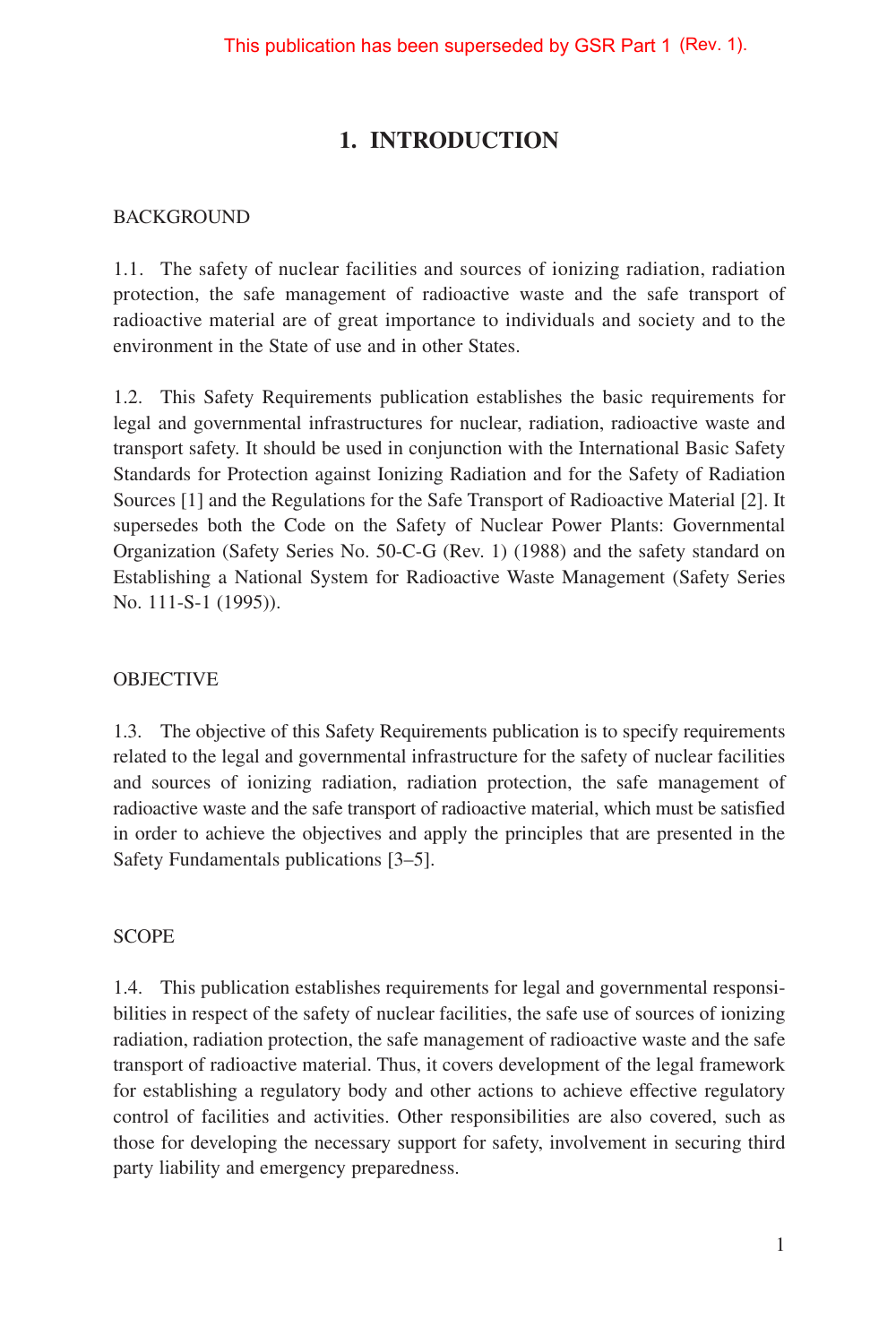1.5. This publication establishes legal and governmental responsibilities which are common to a broad range of facilities and activities including the following:

## **Activities**

- (1) Sources of ionizing radiation; their production, use (e.g. in industrial, research and medical applications), import and export;
- (2) transport of radioactive materials;
- (3) mining and processing of radioactive ores (e.g. uranium and thorium ores), and close-out of associated facilities;
- (4) site rehabilitation; and
- (5) activities in radioactive waste management (such as discharge and clearance).

## **Facilities**

- (1) Enrichment and fuel manufacturing plants;
- (2) nuclear power plants;
- (3) other reactors (such as research reactors and critical assemblies);
- (4) spent fuel reprocessing plants;
- (5) radioactive waste management facilities (such as treatment, storage and disposal facilities):
- (6) nuclear and irradiation facilities for medical, industrial and research purposes; and
- (7) decommissioning or closure of nuclear facilities and site rehabilitation.

1.6. This publication establishes all the legal and governmental requirements for the entire range of facilities and activities, from the use of a limited number of radiation sources to a major nuclear power programme. Not all the safety requirements will apply for all States. Each State shall identify the requirements to apply as appropriate, taking into account the State's particular circumstances, the potential magnitude and nature of the hazard presented by the facilities and activities concerned, and the guidance provided in related Safety Standards Series publications.

1.7. This publication addresses all phases of the life cycle of facilities or the duration of activities, and any subsequent period of institutional control until there is no significant residual radiation hazard. For a facility, these phases usually include siting, design, construction, commissioning, operation and decommissioning (or close-out or closure).

1.8. This publication concentrates on legal and governmental aspects, with due emphasis on regulatory control. Other Safety Standards Series publications cover in more detail requirements for the operator responsible for facilities and activities.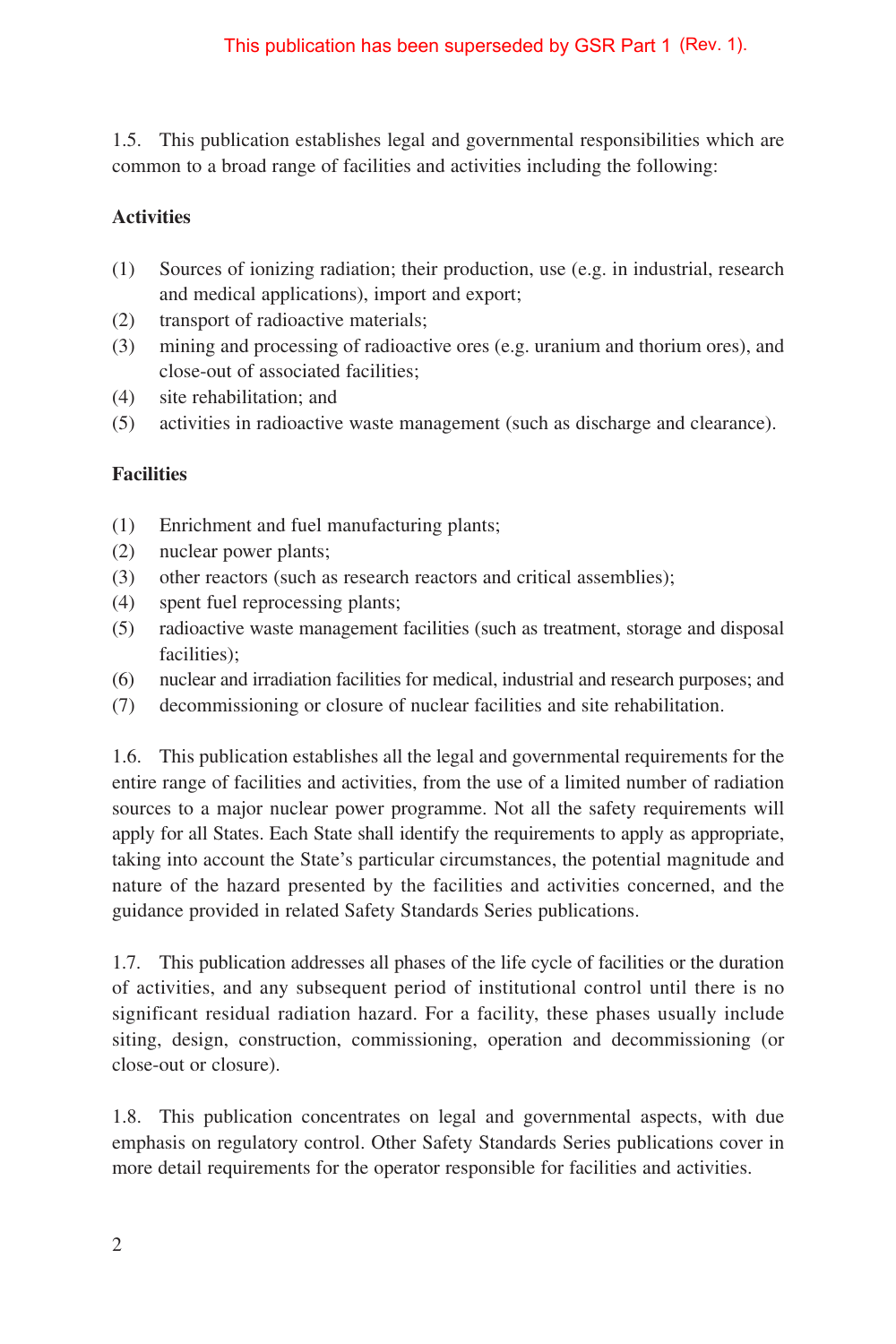## **STRUCTURE**

1.9. Section 2 establishes requirements for legislative and governmental responsibilities. The responsibilities and functions of the regulatory body are established in Section 3, its organization is outlined in Section 4, and its activities are set forth in Section 5. The supporting infrastructure is addressed in more detail in Section 6. Additional requirements specific to nuclear power plants are given in the Appendix. A Glossary gives definitions of terms used in the text which apply for the purposes of the present publication.

## **2. LEGISLATIVE AND GOVERNMENTAL RESPONSIBILITIES**

**GENERAL** 

2.1. Facilities and activities cover a broad and diverse range, from the use of a single low energy radiation source to the operation of complex facilities such as nuclear power plants or spent fuel reprocessing plants. The regulatory regime shall be structured and resourced in a manner commensurate with the potential magnitude and nature of the hazard to be controlled.

2.2. There are certain prerequisites for the safety of facilities and activities. These give rise to the following requirements for the legislative and governmental mechanisms of States:

- (1) A legislative and statutory framework shall be established to regulate the safety of facilities and activities.
- (2) A regulatory body shall be established and maintained which shall be effectively independent of organizations or bodies charged with the promotion of nuclear technologies or responsible for facilities or activities. This is so that regulatory judgements can be made, and enforcement actions taken, without pressure from interests that may conflict with safety.
- (3) Responsibility shall be assigned to the regulatory body for authorization, regulatory review and assessment, inspection and enforcement, and for establishing safety principles, criteria, regulations and guides.
- (4) The regulatory body shall be provided with adequate authority and power, and it shall be ensured that it has adequate staffing and financial resources to discharge its assigned responsibilities.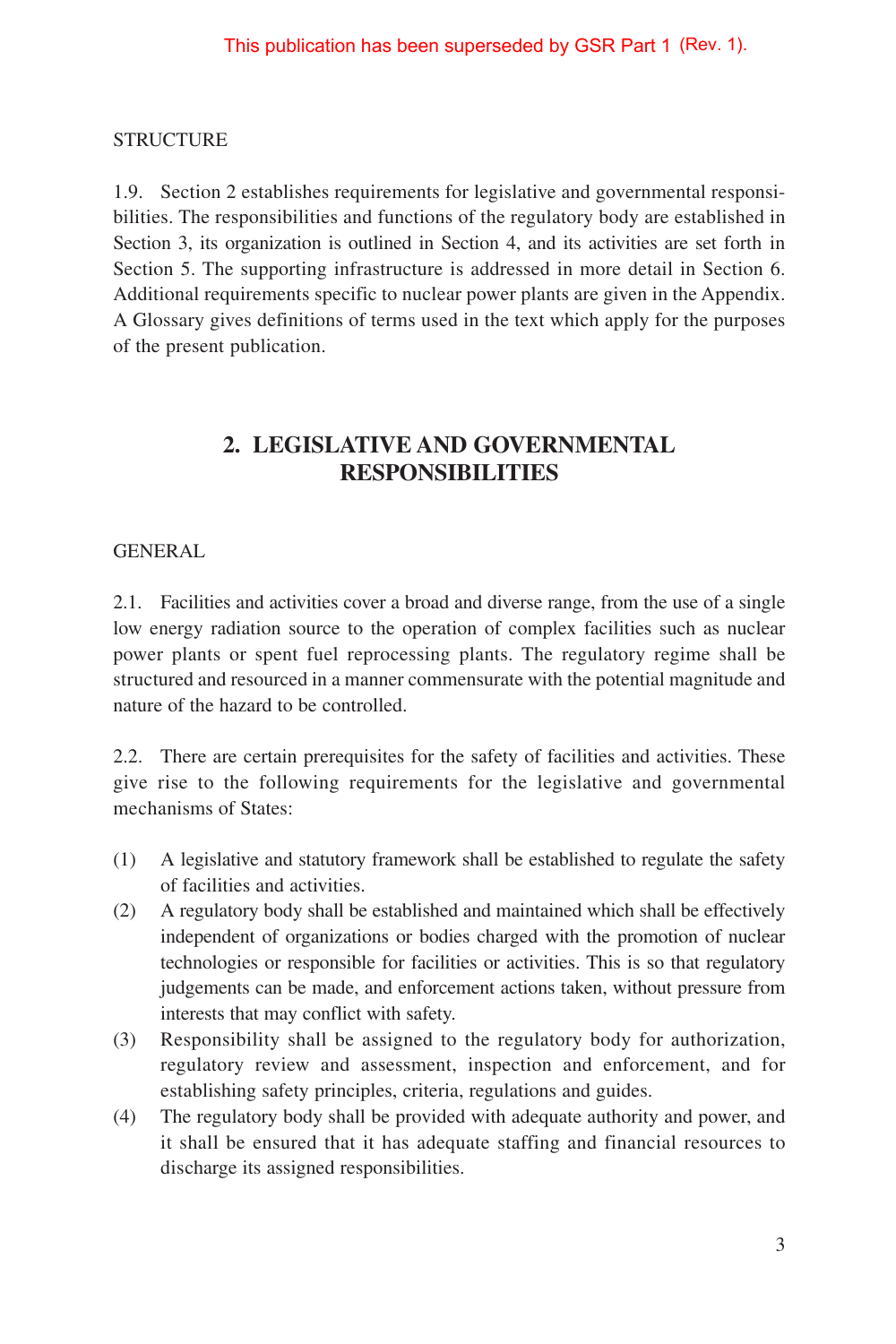- (5) No other responsibility shall be assigned to the regulatory body which may jeopardize, or conflict with, its responsibility for regulating safety.
- (6) Adequate infrastructural arrangements shall be made for decommissioning, close-out or closure, site rehabilitation, and the safe management of spent fuel and radioactive waste.
- (7) Adequate infrastructural arrangements shall be made for the safe transport of radioactive material.
- (8) An effective system of governmental emergency response and intervention capabilities shall be established and emergency preparedness shall be ensured.
- (9) Adequate infrastructural arrangements shall be made for physical protection, where these influence safety.
- (10) Adequate financial indemnification arrangements shall be made for third parties in the event of a nuclear or radiation accident in view of the damage and injury which may arise from an accident.
- (11) The technological infrastructure necessary for ensuring the safety of facilities and activities shall be provided, where this is not provided by other organizations.

2.3. The prime responsibility for safety shall be assigned to the operator. The operator shall have the responsibility for ensuring safety in the siting, design, construction, commissioning, operation, decommissioning, close-out or closure of its facilities, including, as appropriate, rehabilitation of contaminated areas; and for activities in which radioactive materials are used, transported or handled. Organizations which generate radioactive waste shall have responsibility for the safe management of the radioactive waste that they produce. Since during the transport of radioactive material, primary reliance for safety is put on the use of approved packaging, it is the responsibility of the consignor to ensure appropriate selection and use of packaging. Compliance with the requirements imposed by the regulatory body shall not relieve the operator of its prime responsibility for safety. The operator shall demonstrate to the satisfaction of the regulatory body that this responsibility has been and will continue to be discharged.

#### LEGISLATIVE

2.4. Legislation shall be promulgated to provide for the effective control of nuclear, radiation, radioactive waste and transport safety. This legislation:

(1) shall set out objectives for protecting individuals, society and the environment from radiation hazards, both for the present and in the future;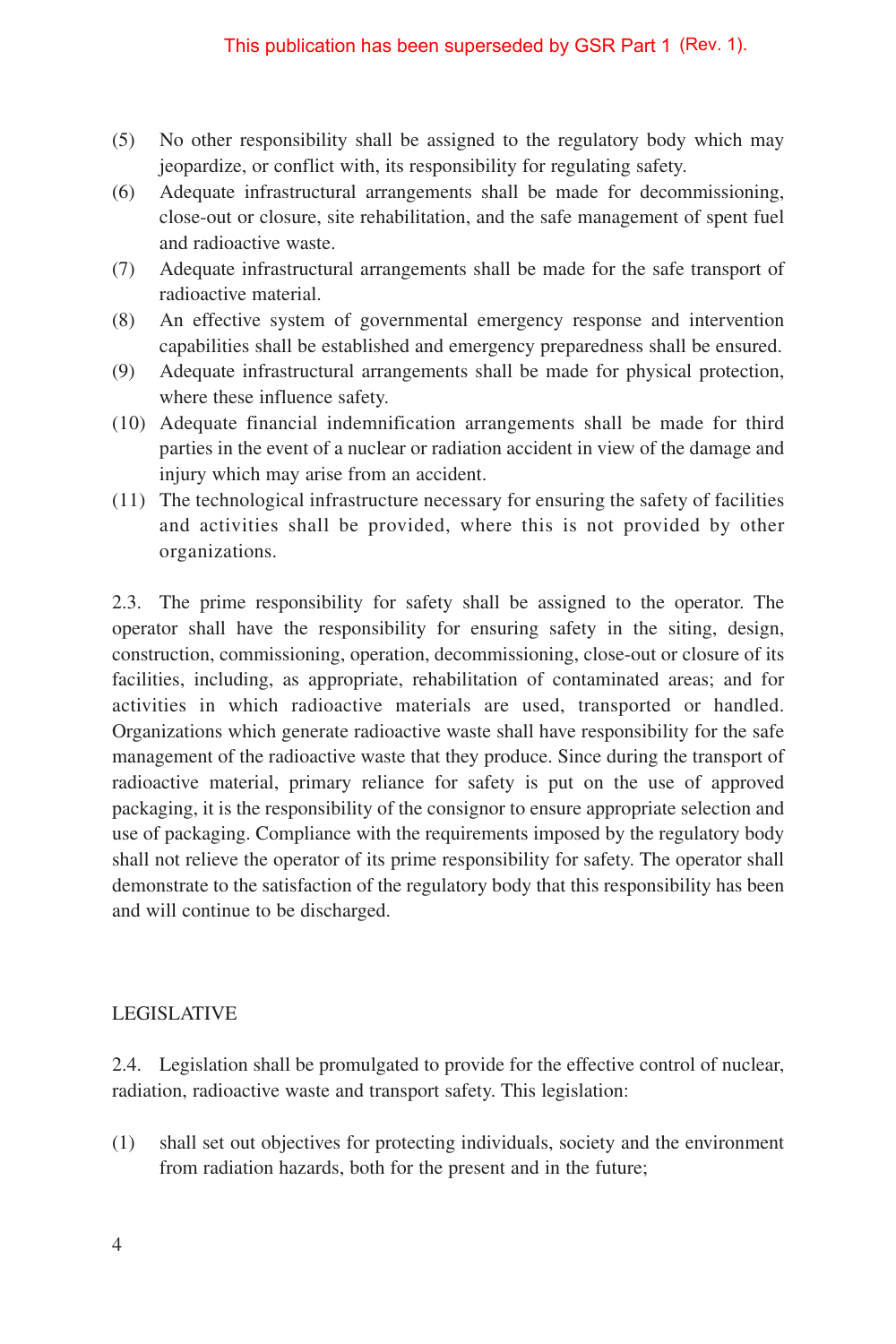- (2) shall specify facilities, activities and materials that are included in the scope of the legislation and what is excluded from the requirements of any particular part of the legislation;
- (3) shall establish authorization and other processes (such as notification and exemption), with account taken of the potential magnitude and nature of the hazard associated with the facility or activity, and shall specify the steps of the processes;
- (4) shall establish a regulatory body with the authority outlined in para. 2.6;
- (5) shall arrange for adequate funding of the regulatory body;
- (6) shall specify the process for removal of a facility or activity from regulatory control;
- (7) shall establish a procedure for review of, and appeal against, regulatory decisions (without compromising safety);
- (8) shall provide for continuity of responsibility when activities are carried out by several operators successively and for the recording of the transfers of responsibility;
- (9) shall allow for the creation of independent advisory bodies to provide expert opinion to, and for consultation by, the government and regulatory body;
- (10) shall set up a means whereby research and development work is undertaken in important areas of safety;
- (11) shall define liabilities in respect of nuclear damage<sup>1</sup>;
- (12) shall set out the arrangements for provision of financial security in respect of any liabilities;
- (13) shall set out the responsibilities and obligations in respect of financial provision for radioactive waste management and decommissioning;
- (14) shall define what is an offence and the corresponding penalties;
- (15) shall implement any obligations under international treaties, conventions or agreements;
- (16) shall define how the public and other bodies are involved in the regulatory process; and
- (17) shall specify the nature and extent of the application of newly established requirements to existing facilities and current activities.

2.5. If other authorities, which may fail to meet the requirement of independence set out in item (2) of para. 2.2, are involved in the granting of authorizations, it shall be ensured that the safety requirements of the regulatory body remain in force and are not modified in the regulatory process.

<sup>&</sup>lt;sup>1</sup> Nuclear damage is as defined in the Protocol amending the Vienna Convention on Civil Liability for Nuclear Damage of 1997.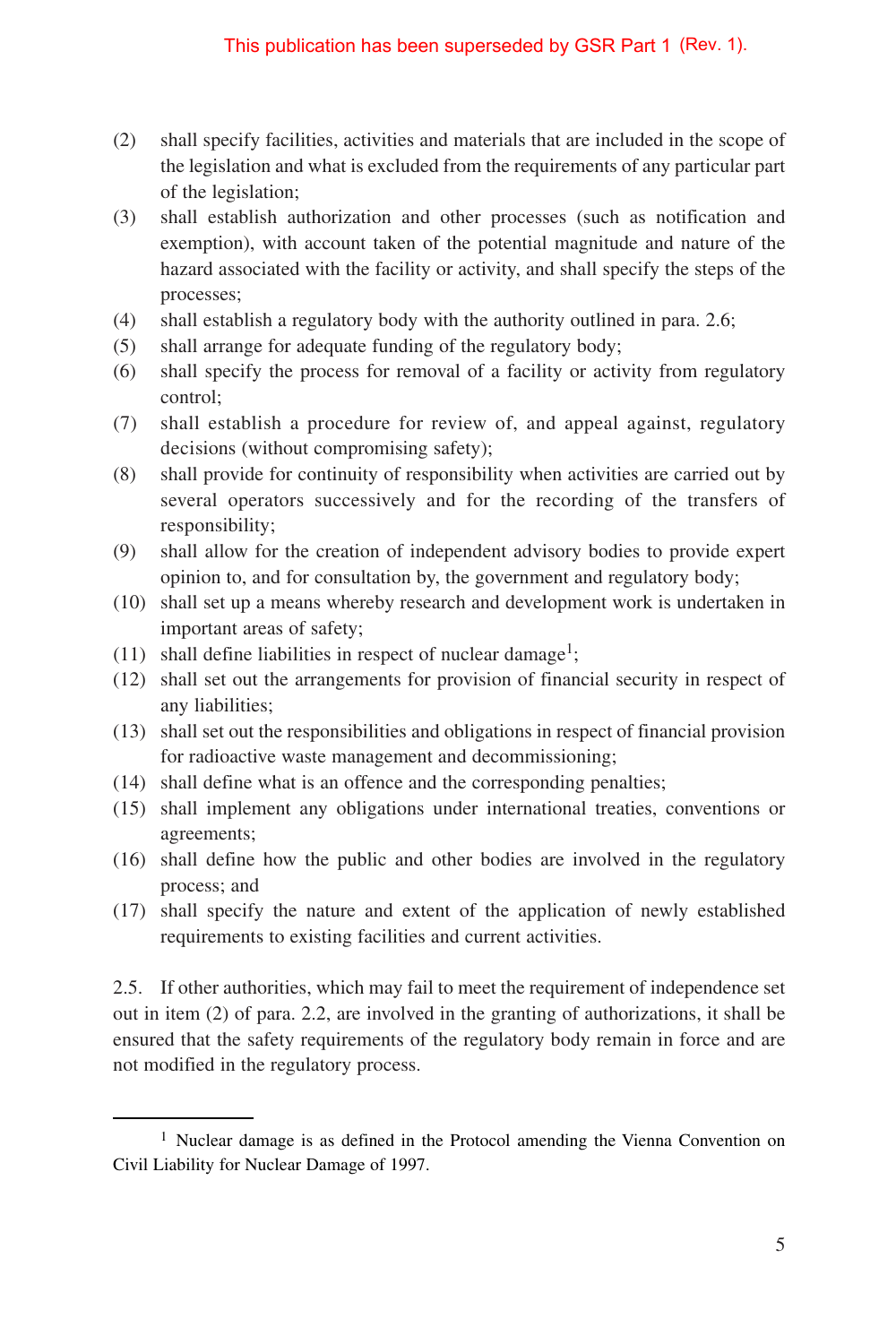- 2.6. The regulatory body shall have the authority:
- (1) to develop safety principles and criteria;
- (2) to establish regulations and issue guidance;
- (3) to require any operator to conduct a safety assessment;
- (4) to require that any operator provide it with any necessary information, including information from its suppliers, even if this information is proprietary;
- (5) to issue, amend, suspend or revoke authorizations and to set conditions;
- (6) to require an operator to perform a systematic safety reassessment or a periodic safety review over the lifetime of facilities;
- (7) to enter a site or facility at any time to carry out an inspection;
- (8) to enforce regulatory requirements;
- (9) to communicate directly with governmental authorities at higher levels when such communication is considered to be necessary for exercising effectively the functions of the body;
- (10) to obtain such documents and opinions from private or public organizations or persons as may be necessary and appropriate;
- (11) to communicate independently its regulatory requirements, decisions and opinions and their basis to the public;
- (12) to make available, to other governmental bodies, national and international organizations, and to the public, information on incidents and abnormal occurrences, and other information, as appropriate;
- (13) to liaise and co-ordinate with other governmental or non-governmental bodies having competence in such areas as health and safety, environmental protection, security, and transport of dangerous goods; and
- (14) to liaise with regulatory bodies of other countries and with international organizations to promote co-operation and the exchange of regulatory information.

## **3. RESPONSIBILITIES AND FUNCTIONS OF THE REGULATORY BODY**

3.1. In order to fulfil its statutory obligations, the regulatory body shall define policies, safety principles and associated criteria as a basis for its regulatory actions.

- 3.2. In fulfilling its statutory obligations, the regulatory body:
- (1) shall establish, promote or adopt regulations and guides upon which its regulatory actions are based;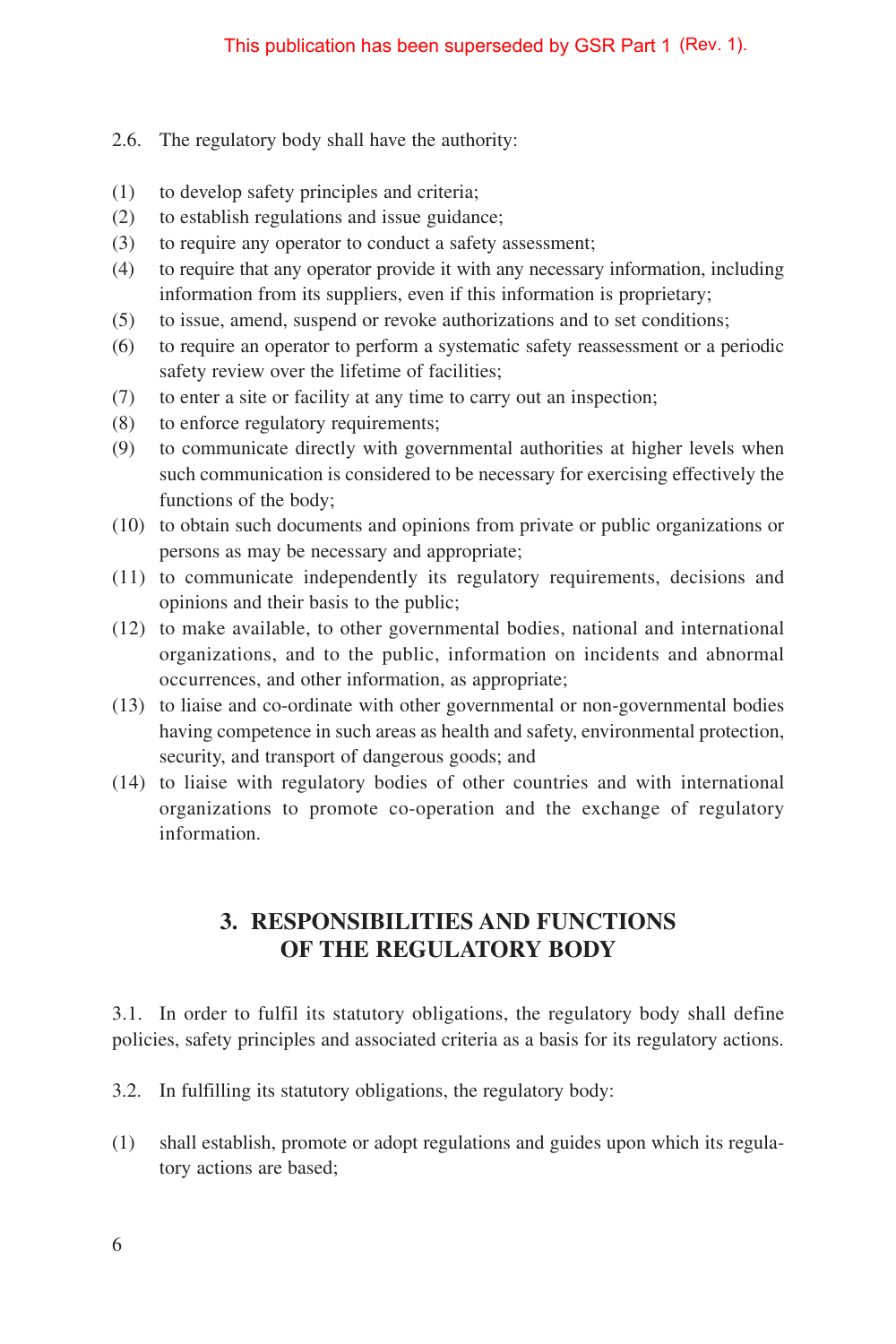- (2) shall review and assess submissions on safety from the operators both prior to authorization and periodically during operation as required;
- (3) shall provide for issuing, amending, suspending or revoking authorizations, subject to any necessary conditions, that are clear and unambiguous and which shall specify (unless elsewhere specified):
	- (i) the facilities, activities or inventories of sources covered by the authorization;
	- (ii) the requirements for notifying the regulatory body of any modifications to safety related aspects;
	- (iii) the obligations of the operator in respect of its facility, equipment, radiation source(s) and personnel;
	- (iv) any limits on operation and use (such as dose or discharge limits, action levels or limits on the duration of the authorization);
	- (v) conditioning criteria for radioactive waste processing for existing or foreseen waste management facilities;
	- (vi) any additional separate authorizations that the operator is required to obtain from the regulatory body;
	- (vii) the requirements for incident reporting;
	- (viii) the reports that the operator is required to make to the regulatory body;
	- (ix) the records that the operator is required to retain and the time periods for which they must be retained; and
	- (x) the emergency preparedness arrangements.
- (4) shall carry out regulatory inspections;
- (5) shall ensure that corrective actions are taken if unsafe or potentially unsafe conditions are detected; and
- (6) shall take the necessary enforcement action in the event of violations of safety requirements.

3.3. In order to discharge its main responsibilities, as outlined in para. 3.2, the regulatory body:

- (1) shall establish a process for dealing with applications, such as applications for the issuing of an authorization, accepting a notification or the granting of an exemption, or for removal from regulatory control;
- (2) shall establish a process for changing conditions of authorization;
- (3) shall provide guidance to the operator on developing and presenting safety assessments or any other required safety related information;
- (4) shall ensure that proprietary information is protected;
- (5) shall provide an explanation of the reasons for the rejection of a submission;
- (6) shall communicate with, and provide information to, other competent governmental bodies, international organizations and the public;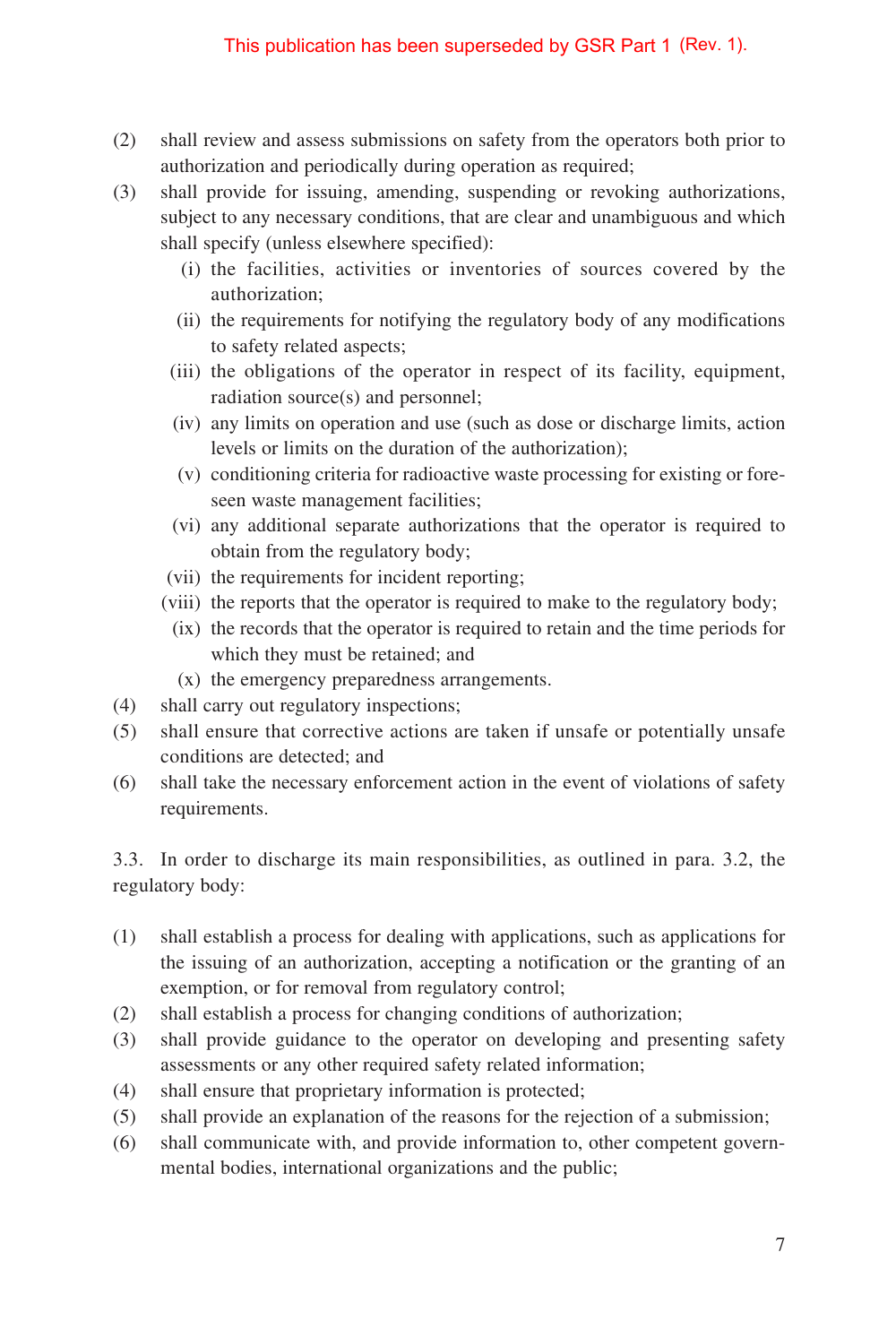- (7) shall ensure that operating experience is appropriately analysed and that lessons to be learned are disseminated;
- (8) shall ensure that appropriate records relating to the safety of facilities and activities are retained and retrievable;
- (9) shall ensure that its regulatory principles and criteria are adequate and valid, and shall take into consideration internationally endorsed standards and recommendations;
- (10) shall establish and inform the operator of any requirements for systematic safety reassessment or periodic safety review;
- (11) shall advise the government on matters related to the safety of facilities and activities;
- (12) shall confirm the competence of personnel responsible for the safe operation of the facility or activity; and
- (13) shall confirm that safety is managed adequately by the operator.

3.4. The regulatory body shall co-operate with other relevant authorities, advise them and provide them with information on safety matters in the following areas, as necessary:

- (1) environmental protection;
- (2) public and occupational health;
- (3) emergency planning and preparedness;
- (4) radioactive waste management (including determination of national policy);
- (5) public liability (including implementation of national regulations and international conventions concerning third party liability);
- (6) physical protection and safeguards;
- (7) water use and consumption of food;
- (8) land use and planning; and
- (9) safety in the transport of dangerous goods.

3.5. The regulatory body may also have additional functions. Such functions may include:

- (1) independent radiological monitoring in and around nuclear facilities;
- (2) independent testing and quality control measurements;
- (3) initiating, co-ordinating and monitoring safety related research and development work in support of its regulatory functions;
- (4) providing personnel monitoring services and conducting medical examinations;
- (5) monitoring of nuclear non-proliferation; and
- (6) regulatory control of industrial safety.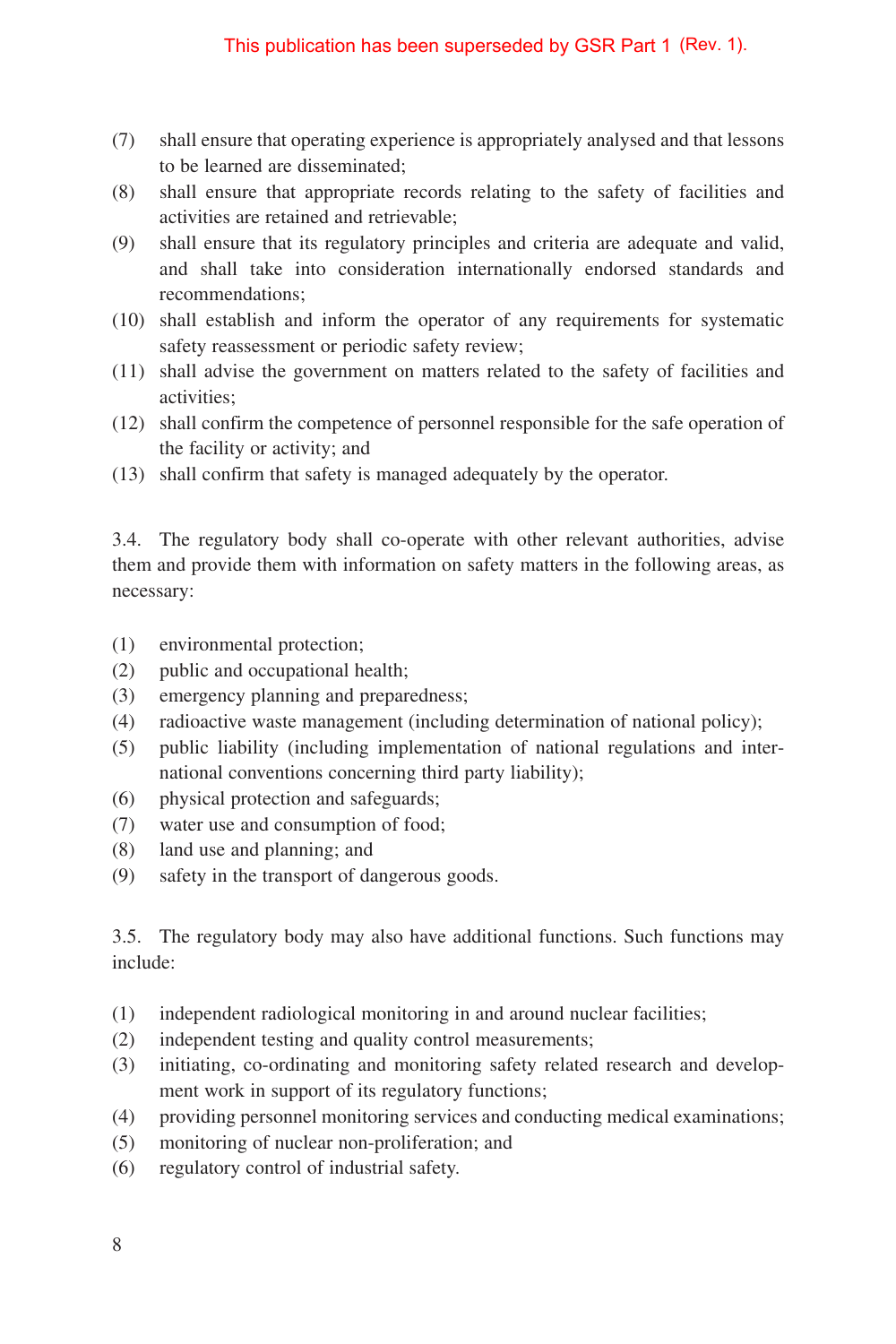When such functions are undertaken, care shall be taken by the regulatory body to ensure that any conflict with its main regulatory functions is avoided and that the prime responsibility of the operator for safety is not diminished.

## **4. ORGANIZATION OF THE REGULATORY BODY**

## GENERAL

4.1. The regulatory body shall be structured so as to ensure that it is capable of discharging its responsibilities and fulfilling its functions effectively and efficiently. The regulatory body shall have an organizational structure and size commensurate with the extent and nature of the facilities and activities it must regulate, and it shall be provided with adequate resources and the necessary authority to discharge its responsibilities. The structure and size of the regulatory body are influenced by many factors, and it is not appropriate to require a single organizational model. The regulatory body's reporting line in the governmental infrastructure shall ensure effective independence from organizations or bodies charged with the promotion of nuclear or radiation related technologies, or those responsible for facilities or activities.

4.2. If the regulatory body consists of more than one authority, effective arrangements shall be made to ensure that regulatory responsibilities and functions are clearly defined and co-ordinated, in order to avoid any omissions or unnecessary duplication and to prevent conflicting requirements being placed on the operator. The main functions of review and assessment and inspection and enforcement shall be organized in such a way as to achieve consistency and to enable the necessary feedback and exchange of information. In addition, the authorities responsible for the different disciplines concerned in the regulatory process, such as those responsible for nuclear, radiation, radioactive waste and transport safety, shall be effectively co-ordinated.

4.3. If the regulatory body is not entirely self-sufficient in all the technical or functional areas necessary to discharge its responsibilities for review and assessment or inspection, it shall seek advice or assistance, as appropriate, from consultants. Whoever may provide such advice or assistance (such as a dedicated support organization, universities or private consultants), arrangements shall be made to ensure that the consultants are effectively independent of the operator. If this is not possible, then advice or assistance may be sought from other States or from international organizations whose expertise in the field concerned is well established and recognized.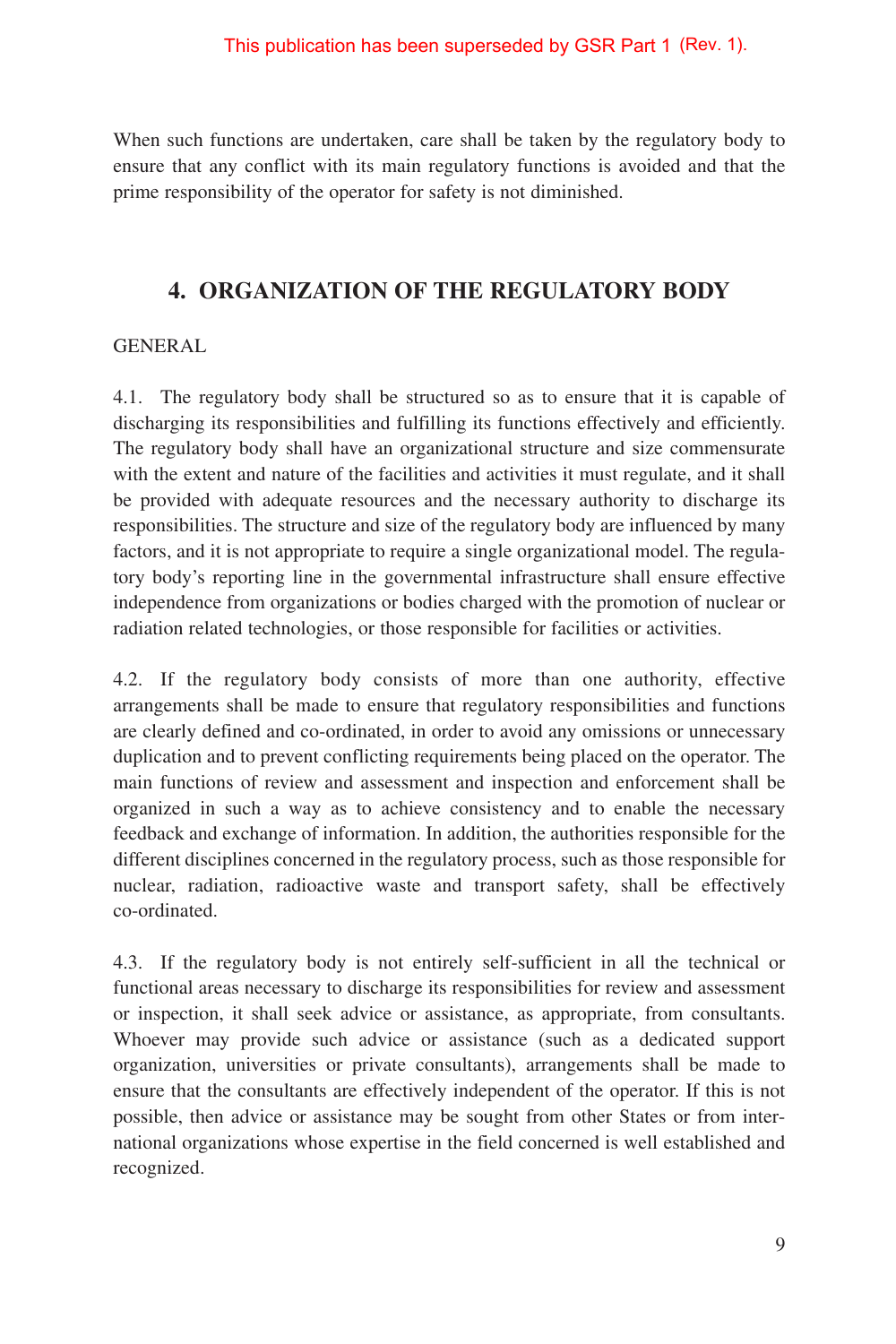4.4. The use of consultants shall not relieve the regulatory body of any of its responsibilities. In particular, the regulatory body's responsibility for making decisions and recommendations shall not be delegated.

4.5. The regulatory body shall establish and implement appropriate arrangements for a systematic approach to quality management which extend throughout the range of responsibilities and functions undertaken.

## STAFFING AND TRAINING OF THE REGULATORY BODY

4.6. The regulatory body shall employ a sufficient number of personnel with the necessary qualifications, experience and expertise to undertake its functions and responsibilities. It is likely that there will be positions of a specialist nature and positions needing more general skills and expertise. The regulatory body shall acquire and maintain the competence to judge, on an overall basis, the safety of facilities and activities and to make the necessary regulatory decisions.

4.7. In order to ensure that the proper skills are acquired and that adequate levels of competence are achieved and maintained, the regulatory body shall ensure that its staff members participate in well defined training programmes. This training should ensure that staff are aware of technological developments and new safety principles and concepts.

4.8. In undertaking its own review and assessment of a safety submission presented by the operator, the regulatory body shall not rely solely on any safety assessment performed for it by consultants or on that conducted by the operator. Accordingly, the regulatory body shall have a full time staff capable of either performing regulatory reviews and assessments, or evaluating any assessments performed for it by consultants.

## ADVISORY BODIES TO THE REGULATORY BODY

4.9. The government or the regulatory body may choose to give formal structure to the processes by which expert opinion and advice are provided to the regulatory body; the need or otherwise for such formal advisory bodies is determined by many factors. When the establishment of advisory bodies is considered necessary, on a temporary or permanent basis, such bodies shall give independent advice. The advice given may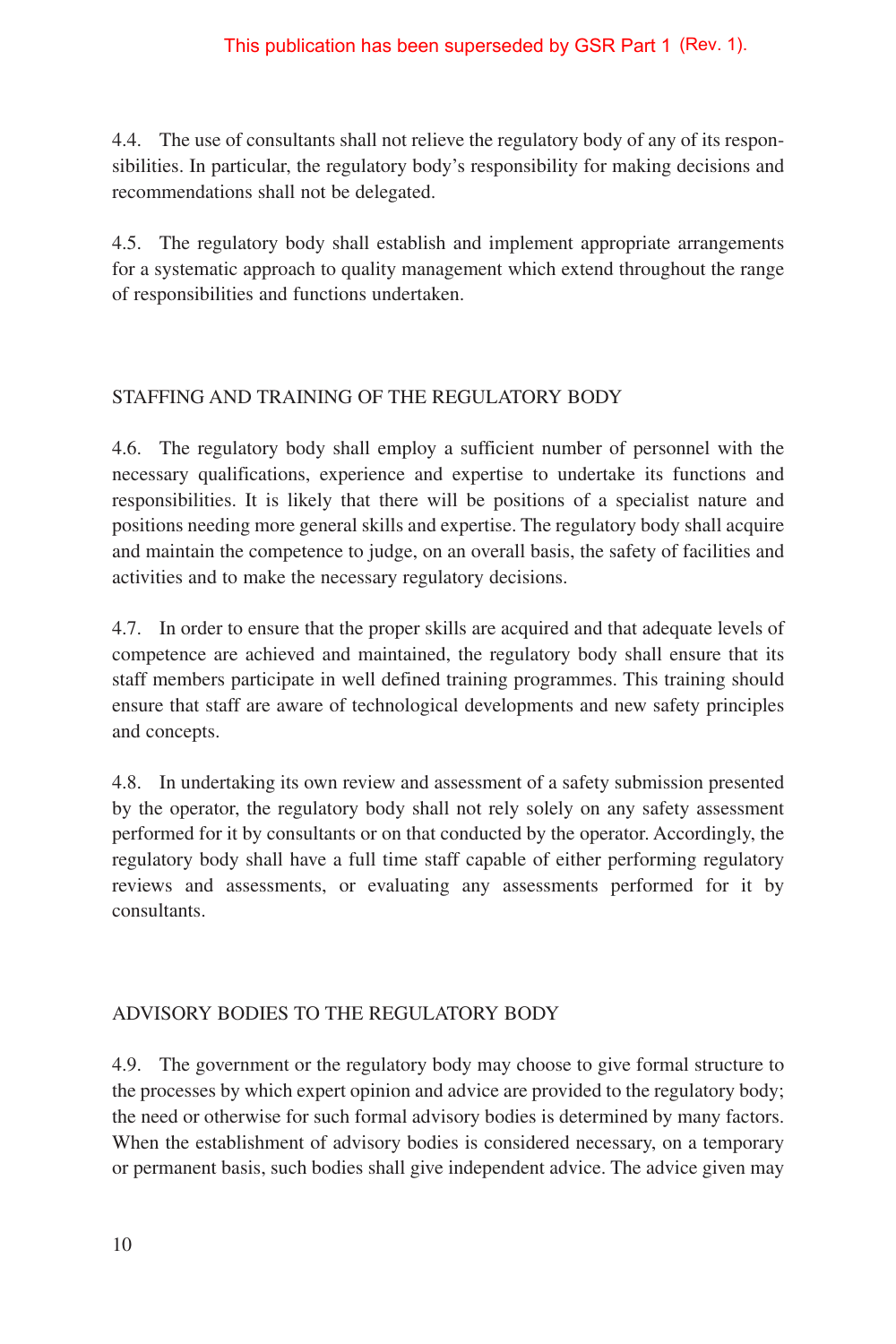be technical or non-technical (in advising, for example, on ethical issues in the use of radiation in medicine). Any advice offered shall not relieve the regulatory body of its responsibilities for making decisions and recommendations.

## RELATIONS BETWEEN THE REGULATORY BODY AND THE OPERATOR

4.10. Mutual understanding and respect between the regulatory body and the operator, and a frank, open and yet formal relationship, shall be fostered.

## INTERNATIONAL CO-OPERATION

4.11. The safety of facilities and activities is of international concern. Several international conventions relating to various aspects of safety are in force. National authorities, with the assistance of the regulatory body, as appropriate, shall establish arrangements for the exchange of safety related information, bilaterally or regionally, with neighbouring States and other interested States, and with relevant intergovernmental organizations, both to fulfil safety obligations and to promote co-operation.

## **5. ACTIVITIES OF THE REGULATORY BODY**

#### GENERAL

5.1. The main functions of the regulatory body, as described in para. 3.2, are carried out within, and are dependent upon, the national legal framework. The regulatory process continues throughout the life cycle of a facility or the duration of an activity. The day to day activities of an established regulatory body in discharging its functional responsibilities will be those relating to authorization, review and assessment, and inspection and enforcement. Other functions, such as establishing, updating or adopting safety principles, regulations and guides, will be undertaken less frequently.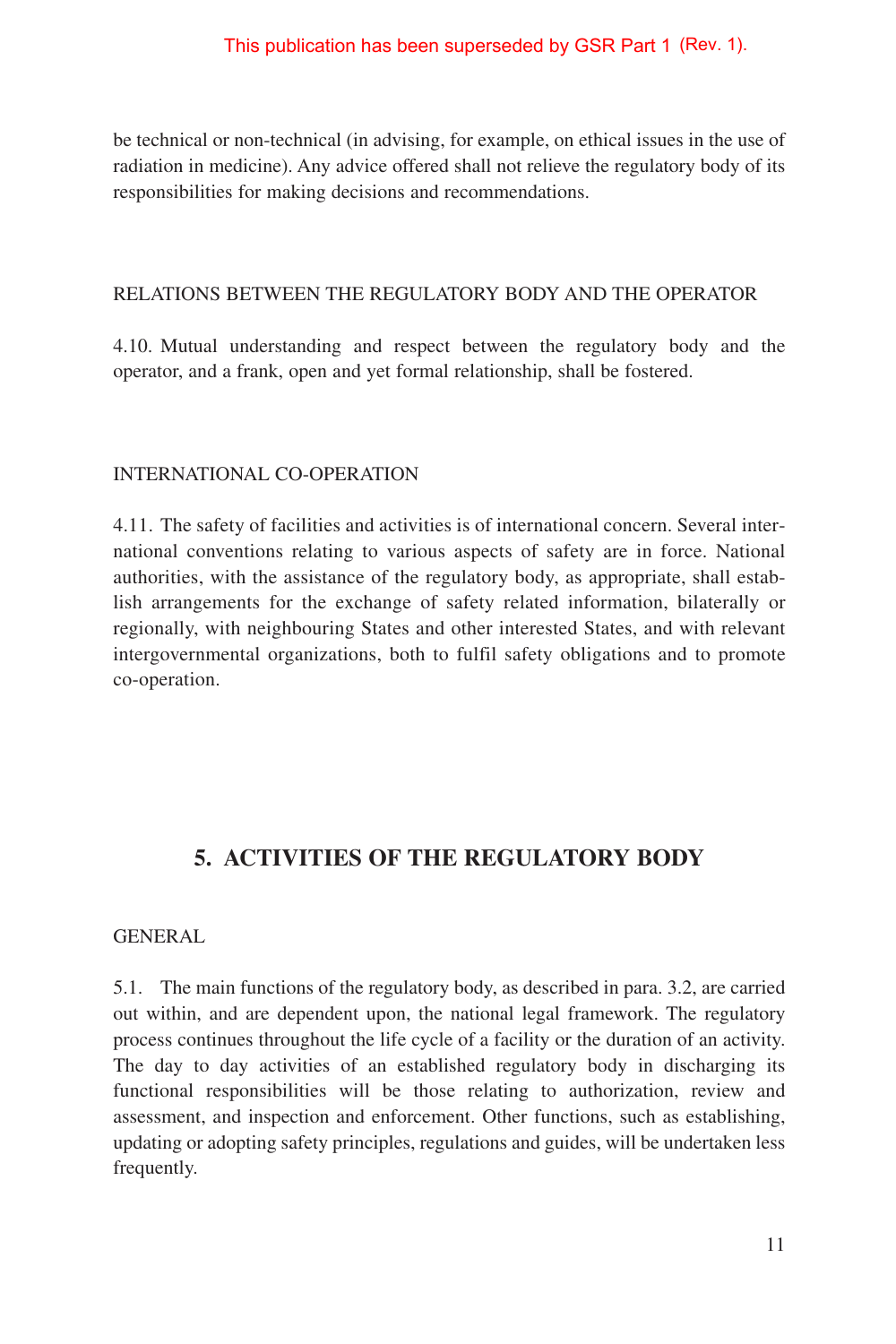5.2. For all facilities and activities, a prior authorization, a notification or an exemption shall be in force. Alternatively, activities of a particular type may be authorized in general to be performed in strict accordance with detailed technical regulations (such as the routine shipment of radioactive materials in packages approved under detailed transport safety regulations).

## AUTHORIZATION

5.3. Prior to the granting of an authorization, the applicant shall be required to submit a detailed demonstration of safety, which shall be reviewed and assessed by the regulatory body in accordance with clearly defined procedures. The extent of the control applied shall be commensurate with the potential magnitude and nature of the hazard presented. Thus, for example, a dental X ray machine may require only registration with the regulatory body, whereas for a radioactive waste repository a multistage authorization process may be required.

5.4. The regulatory body shall issue guidance on the format and content of documents to be submitted by the operator in support of applications for authorization. The operator shall be required to submit or make available to the regulatory body, in accordance with agreed time-scales, all information that is specified or requested. For complex facilities (such as a nuclear power plant) authorization may be carried out in several stages, each requiring hold points, separate permits or licences. In such cases, each stage of the process shall be subject to review and assessment, with account taken of feedback from the previous stages.

5.5. The regulatory review and assessment will lead to a series of regulatory decisions. At a certain stage in the authorization process, the regulatory body shall take formal actions which will result in either:

- (1) the granting of an authorization which, if appropriate, imposes conditions or limitations on the operator's subsequent activities; or
- (2) the refusal of such an authorization.

The regulatory body shall formally record the basis for these decisions.

5.6. Any subsequent amendment, renewal, suspension or revocation of the authorization shall be undertaken in accordance with a clearly defined and established procedure. The procedure shall include requirements for the timely submission of applications for renewal or amendment of authorizations. For amendment and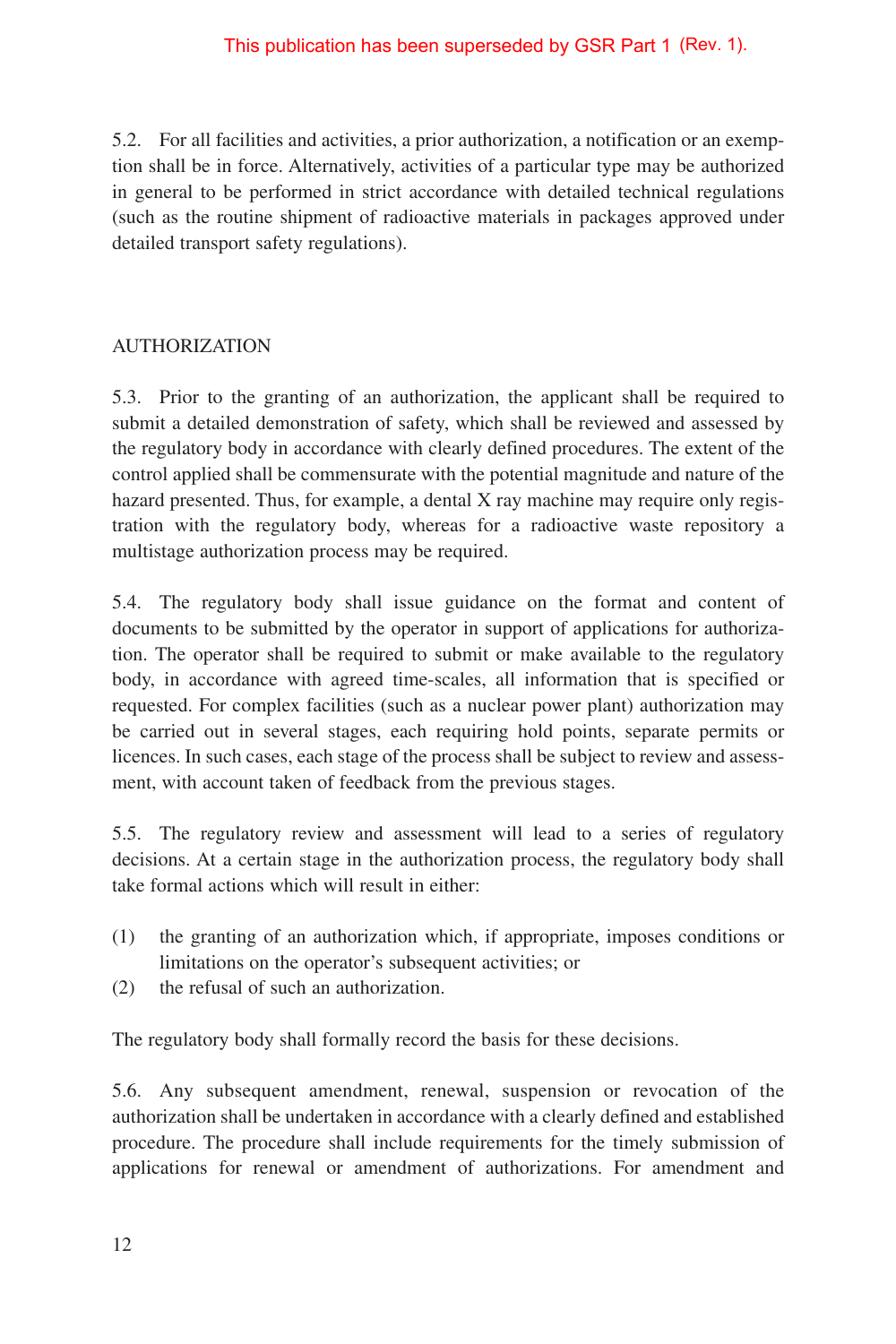renewal, the associated regulatory review and assessment shall be consistent with the requirements of para. 5.3.

## REVIEW AND ASSESSMENT

5.7. Review and assessment shall be performed in accordance with the stage in the regulatory process and the potential magnitude and nature of the hazard associated with the particular facility or activity.

5.8. In connection with its review and assessment activities, the regulatory body shall define and make available to the operator the principles and associated criteria on which its judgements and decisions are based.

5.9. A primary basis for review and assessment is the information submitted by the operator. A thorough review and assessment of the operator's technical submission shall be performed by the regulatory body in order to determine whether the facility or activity complies with the relevant safety objectives, principles and criteria. In doing this, the regulatory body shall acquire an understanding of the design of the facility or equipment, the safety concepts on which the design is based and the operating principles proposed by the operator, to satisfy itself that:

- (1) the available information demonstrates the safety of the facility or proposed activity;
- (2) the information contained in the operator's submissions is accurate and sufficient to enable confirmation of compliance with regulatory requirements; and
- (3) the technical solutions, and in particular any novel ones, have been proven or qualified by experience or testing or both, and are capable of achieving the required level of safety.

5.10. The regulatory body shall prepare its own programme of review and assessment of the facilities and activities under scrutiny. The regulatory body shall follow the development of a facility or activity, as applicable, from initial selection of the site, through design, construction, commissioning and operation, to decommissioning, closure or closeout. Additional requirements for the review and assessment of a nuclear power plant are given in the Appendix.

5.11. Any modification to safety related aspects of a facility or activity (or having an indirect but significant influence on safety related aspects) shall be subject to review and assessment, with the potential magnitude and nature of the associated hazard being taken into account.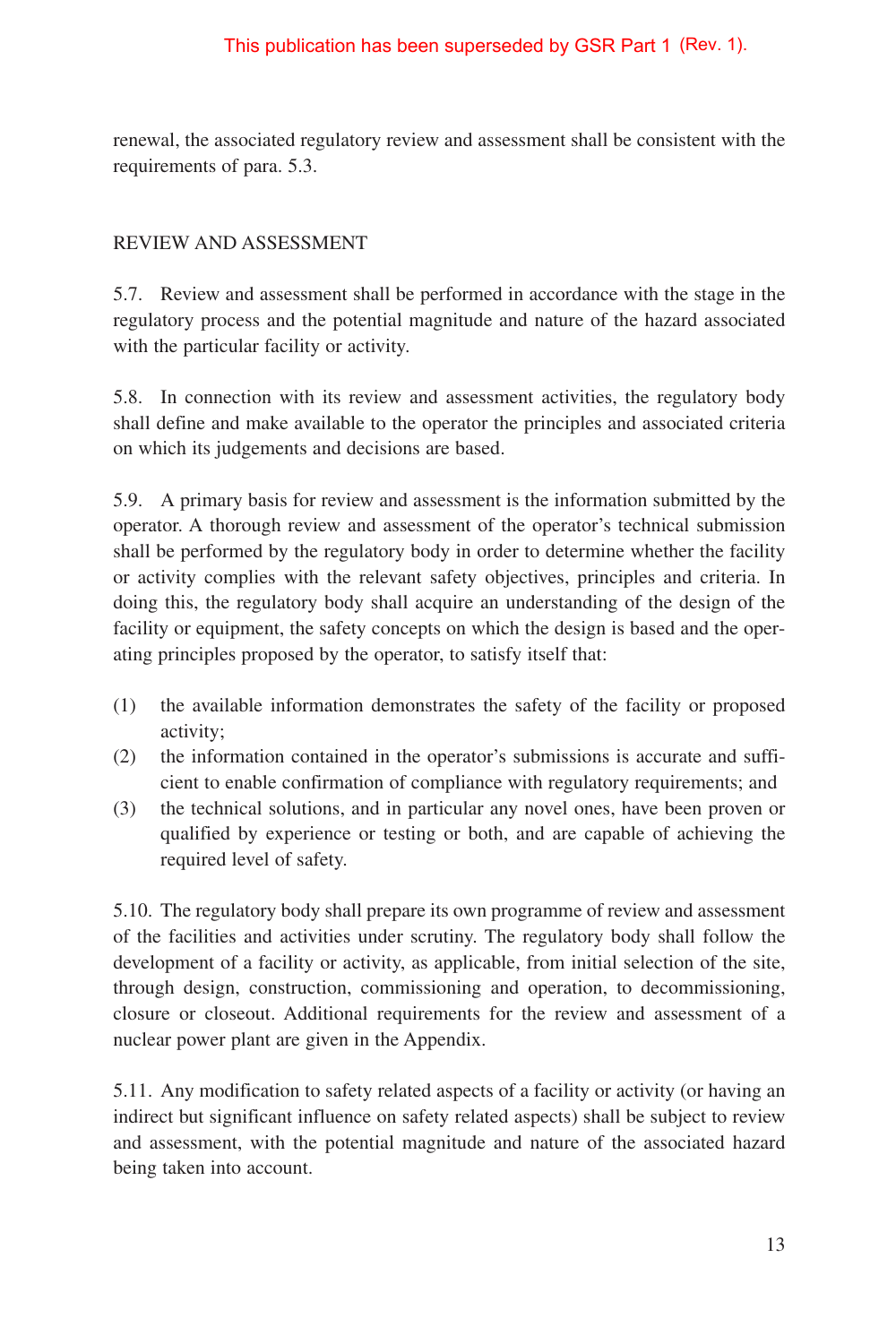## INSPECTION AND ENFORCEMENT

5.12. Regulatory inspection and enforcement activities shall cover all areas of regulatory responsibility. The regulatory body shall conduct inspections to satisfy itself that the operator is in compliance with the conditions set out, for example, in the authorization or regulations. In addition, the regulatory body shall take into account, as necessary, the activities of suppliers of services and products to the operator. Enforcement actions shall be applied as necessary by the regulatory body in the event of deviations from, or non-compliance with, conditions and requirements.

5.13. The main purposes of regulatory inspection and enforcement are to ensure that:

- (1) facilities, equipment and work performance meet all necessary requirements;
- (2) relevant documents and instructions are valid and are being complied with;
- (3) persons employed by the operator (including contractors) possess the necessary competence for the effective performance of their functions;
- (4) deficiencies and deviations are identified and are corrected or justified without undue delay;
- (5) any lessons learned are identified and propagated to other operators and suppliers and to the regulatory body as appropriate; and
- (6) the operator is managing safety in a proper manner.

Regulatory inspections shall not diminish the operator's prime responsibility for safety or substitute for the control, supervision and verification activities that the operator must carry out.

#### **Inspection**

5.14. The regulatory body shall establish a planned and systematic inspection programme. The extent to which inspection is performed in the regulatory process will depend on the potential magnitude and nature of the hazard associated with the facility or activity.

5.15. Inspection by the regulatory body, both announced and unannounced, shall be a continuing activity. If the regulatory body uses the services of consultants for the inspections, then it shall have the responsibility for taking any actions on the basis of these inspections.

5.16. In addition to routine inspection activities, the regulatory body shall carry out inspections at short notice if an abnormal occurrence warrants immediate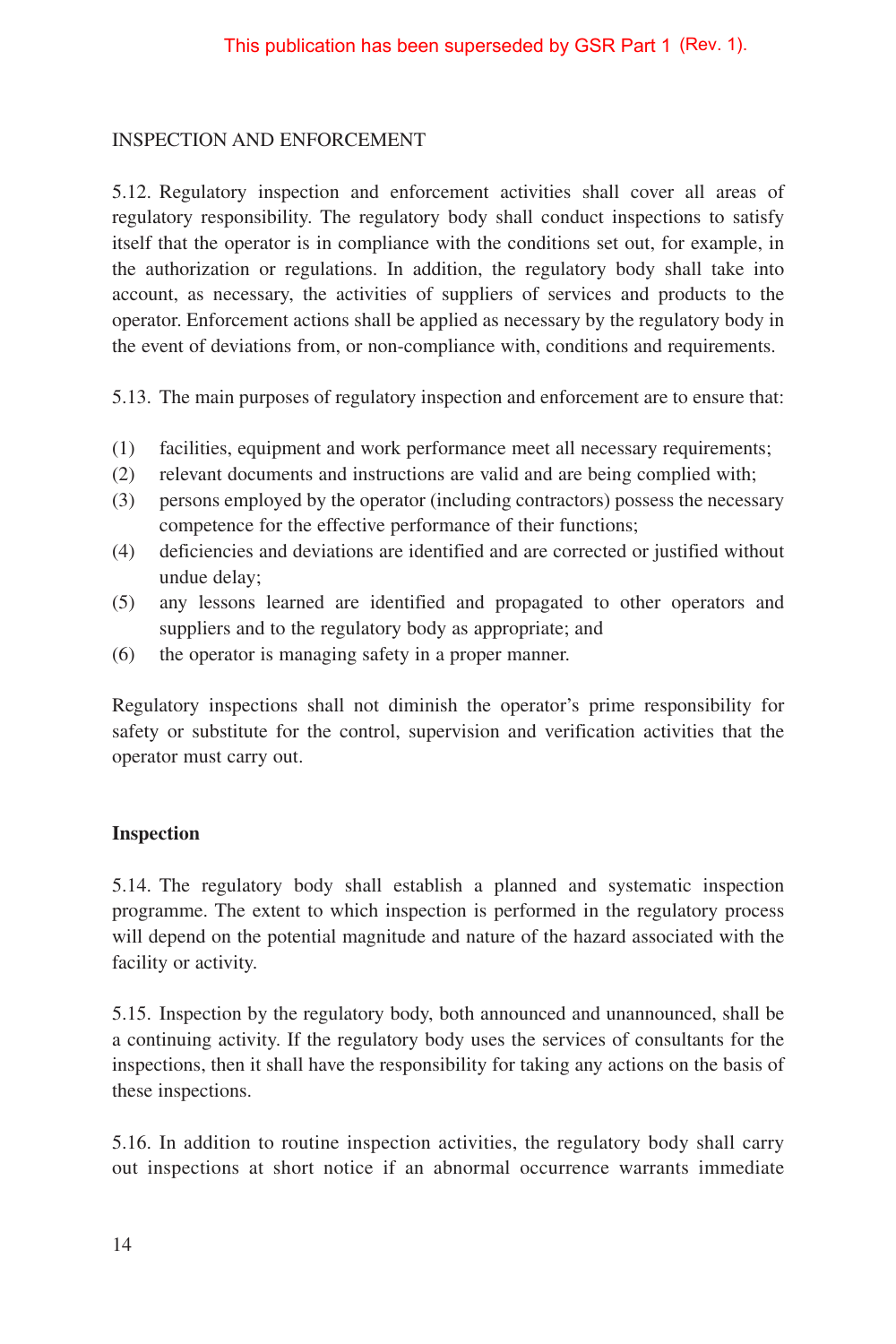investigation. Such regulatory inspection shall not diminish the responsibility of the operator to investigate any such occurrence immediately.

5.17. Regulatory inspectors shall be required to prepare reports of their inspection activities and findings, which shall be fed back into the regulatory process.

## **Enforcement**

5.18. Enforcement actions are designed to respond to non-compliance with specified conditions and requirements. The action shall be commensurate with the seriousness of the non-compliance. Thus there are different enforcement actions, from written warnings to penalties and, ultimately, withdrawal of an authorization. In all cases the operator shall be required to remedy the non-compliance, to perform a thorough investigation in accordance with an agreed time-scale, and to take all necessary measures to prevent recurrence. The regulatory body shall ensure that the operator has effectively implemented any remedial actions.

5.19. Deviations from, or violations of, requirements, or unsatisfactory situations which have minor safety significance, may be identified at facilities or in the conduct of activities. In such circumstances, the regulatory body shall issue a written warning or directive to the operator which shall identify the nature and regulatory basis of each violation and the period of time permitted for taking remedial action.

5.20. If there is evidence of a deterioration in the level of safety, or in the event of serious violations which in the judgement of the regulatory body pose an imminent radiological hazard to workers, public or environment, the regulatory body shall require the operator to curtail activities and to take any further action necessary to restore an adequate level of safety.

5.21. In the event of continual, persistent or extremely serious non-compliance, or a significant release of radioactive material to the environment due to serious malfunctioning at or damage to a facility, the regulatory body shall direct the operator to curtail activities and may suspend or revoke the authorization. The operator shall be directed to eliminate any unsafe conditions.

5.22. All enforcement decisions shall be confirmed to the operator in writing.

5.23. The extent of the authority of the regulatory inspectors to take on the spot enforcement actions shall be determined by the regulatory body.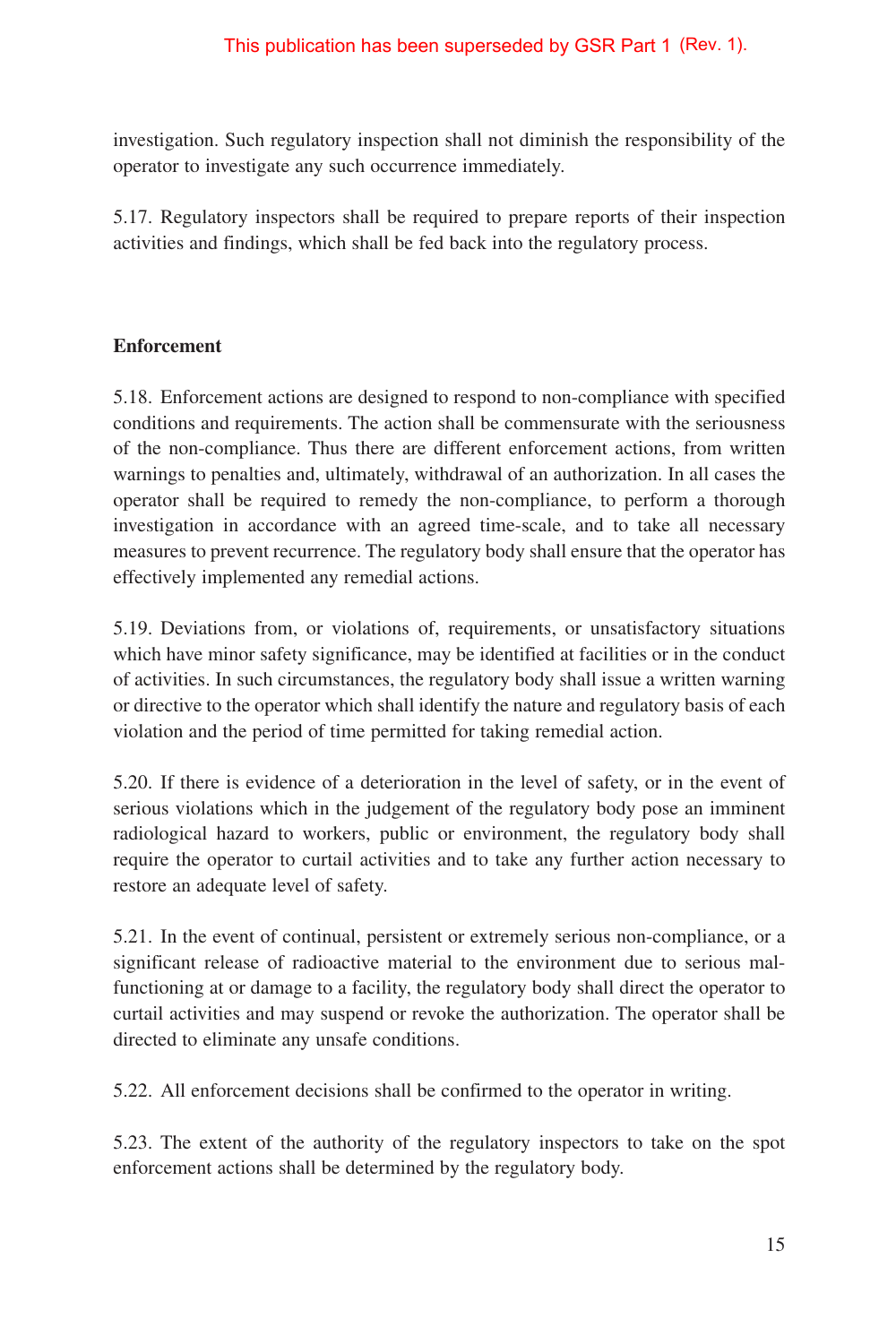5.24. Where on the spot enforcement authority is not granted to individual inspectors, the transmission of information to the regulatory body shall be suited to the urgency of the situation so that necessary actions are taken in a timely manner; information shall be transmitted immediately if the inspectors judge that the health and safety of workers or the public are at risk, or the environment is endangered.

## DEVELOPMENT OF REGULATIONS AND GUIDES

5.25. The system of regulations and guides shall be chosen so as to suit the legal system of the State, and the nature and extent of the facilities and activities to be regulated. Where regulations are not issued by the regulatory body, the legislative and governmental mechanisms shall ensure that such regulations are developed and approved in accordance with appropriate time-scales.

5.26. The main purpose of regulations is to establish requirements with which all operators must comply. Such regulations shall provide a framework for more detailed conditions and requirements to be incorporated into individual authorizations.

5.27. Guides, of a non-mandatory nature, on how to comply with the regulations shall be prepared, as necessary. These guides may also provide information on data and methods to be used in assessing the adequacy of the design and on analyses and documentation to be submitted to the regulatory body by the operator.

5.28. In developing regulations and guides, the regulatory body shall take into consideration comments from interested parties and the feedback of experience. Due account shall also be taken of internationally recognized standards and recommendations, such as IAEA safety standards.

## **6. SPECIFIC INFRASTRUCTURE**

## **GENERAL**

6.1. In order to safely derive the benefits of the exploitation of nuclear and radiation related technologies, governments must provide for both an effective regulatory regime and an appropriate supporting infrastructure. The regulatory regime has been considered in the preceding sections of this Safety Requirements publication. Requirements in respect of the supporting infrastructure are presented in this section.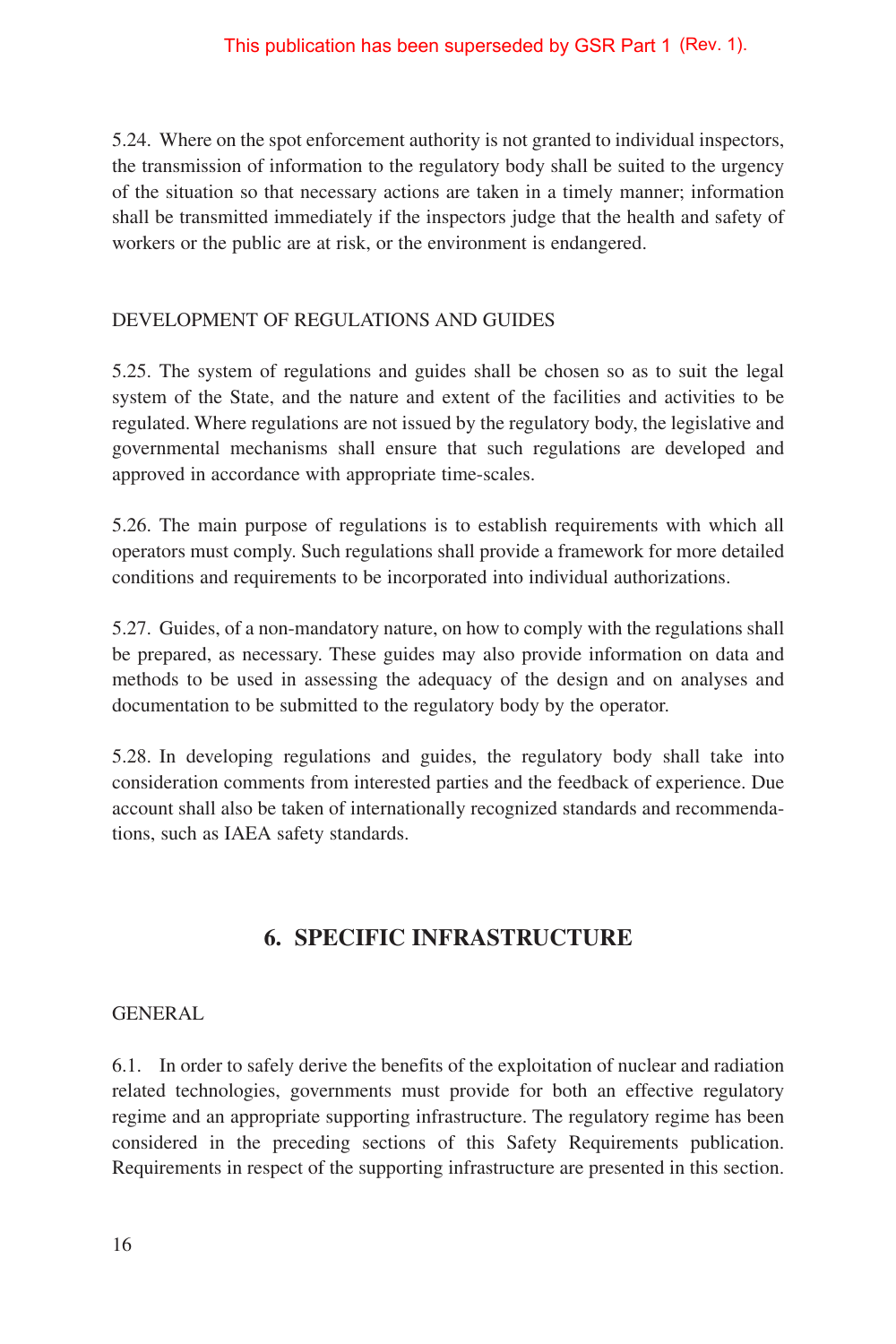## INFRASTRUCTURE FOR EMERGENCY PREPAREDNESS

6.2. Despite all the precautions that are taken in the design and operation of nuclear facilities and the conduct of nuclear activities, there remains a possibility that a failure or an accident may give rise to an emergency. In some cases, this may give rise to the release of radioactive materials within facilities and/or into the public domain, which may necessitate emergency response actions. Such emergencies may include transport accidents. Adequate preparations shall be established and maintained at local and national levels and, where agreed between States, at the international level to respond to emergencies.

6.3. The arrangements for emergency response actions both within and outside facilities, if applicable, or elsewhere under the control of the operator, are dealt with through the regulatory process. Government shall ensure that competent authorities have the necessary resources and that they make preparations and arrangements to deal with any consequences of accidents in the public domain, whether the accident occurs within or beyond national boundaries. These preparations shall include the actions to be taken both in and after an emergency.

6.4. The nature and extent of emergency arrangements shall be commensurate with the potential magnitude and nature of the hazard associated with the facility or activity.

6.5. The emergency arrangements shall include a clear allocation of responsibility for notification and decision making. They shall ensure an effective interface between the operator and the competent authorities and shall provide for effective means of communication. The arrangements of all parties shall be exercised on a periodic basis and shall, where appropriate, be witnessed by the regulatory body.

6.6. In planning for, and in the event of, emergencies, the regulatory body shall act as an adviser to the government and competent authorities in respect of nuclear safety and radiation protection.

#### INFRASTRUCTURE FOR RADIOACTIVE WASTE MANAGEMENT

6.7. Radioactive waste generated in nuclear facilities and activities may necessitate special considerations, particularly in view of the long time-scales and different organizations which may be involved from its generation through to its final disposal and the closure of a repository. Continuity of responsibility between the organizations involved shall be ensured. Consequently, national policies and implementation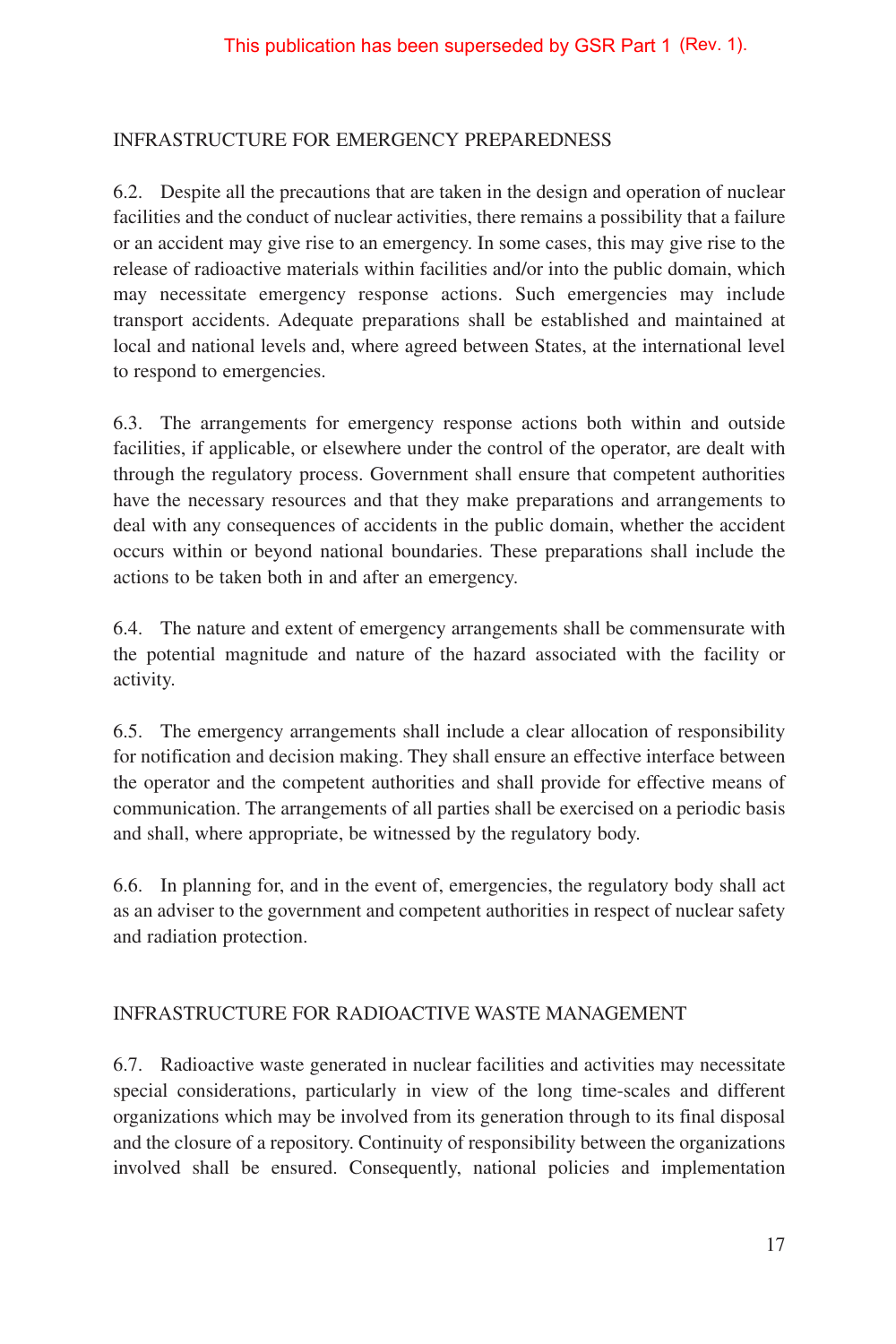strategies for the safe management of radioactive waste shall be developed, in accordance with the objectives and principles set out in the IAEA Safety Fundamentals publication on The Principles of Radioactive Waste Management [4]. These strategies shall take into account the diversity between types of radioactive waste and shall be commensurate with the radiological characteristics of the waste. The regulatory body shall ensure that an appropriate waste classification scheme is established accordingly.

6.8. Prior to the granting of an authorization for activities that generate radioactive waste or for radioactive waste management facilities, the regulatory body shall ensure that interdependences among all steps in the generation and management of radioactive waste are appropriately taken into account. In planning the management of radioactive waste, account shall be taken of all safety aspects and needs at all the various steps, and of the fact that decisions made concerning one step may foreclose alternatives or may have other significant consequences for other steps. No step shall be considered in isolation.

6.9. Prior to the authorization of activities that generate radioactive waste, the regulatory body shall ensure that:

- (1) appropriate consideration is given to making provision for the necessary capacity for processing and storage of the anticipated radioactive waste;
- (2) the processed waste and waste packages are compatible with the anticipated nature and duration of storage, with account taken of the strategy for regular surveillance of waste and the need for retrievability of waste from storage for further processing or disposal.

6.10. Government shall ensure that adequate arrangements are made for the safe storage and disposal of radioactive waste. Responsibilities shall be delineated and assigned to ensure that any transfer of responsibility for waste is adequately managed.

6.11. Government shall ensure that the regulations provide for establishing an inventory of existing and anticipated radioactive waste, including its location and radionuclide content and other physical and chemical characteristics significant to the safety of its management; and for preventing and reducing the generation of radioactive waste and promoting the reuse and recycle of equipment and materials and the reuse of buildings.

6.12. If institutional control after closure of a repository is deemed necessary, responsibility for carrying out institutional control shall be clearly assigned.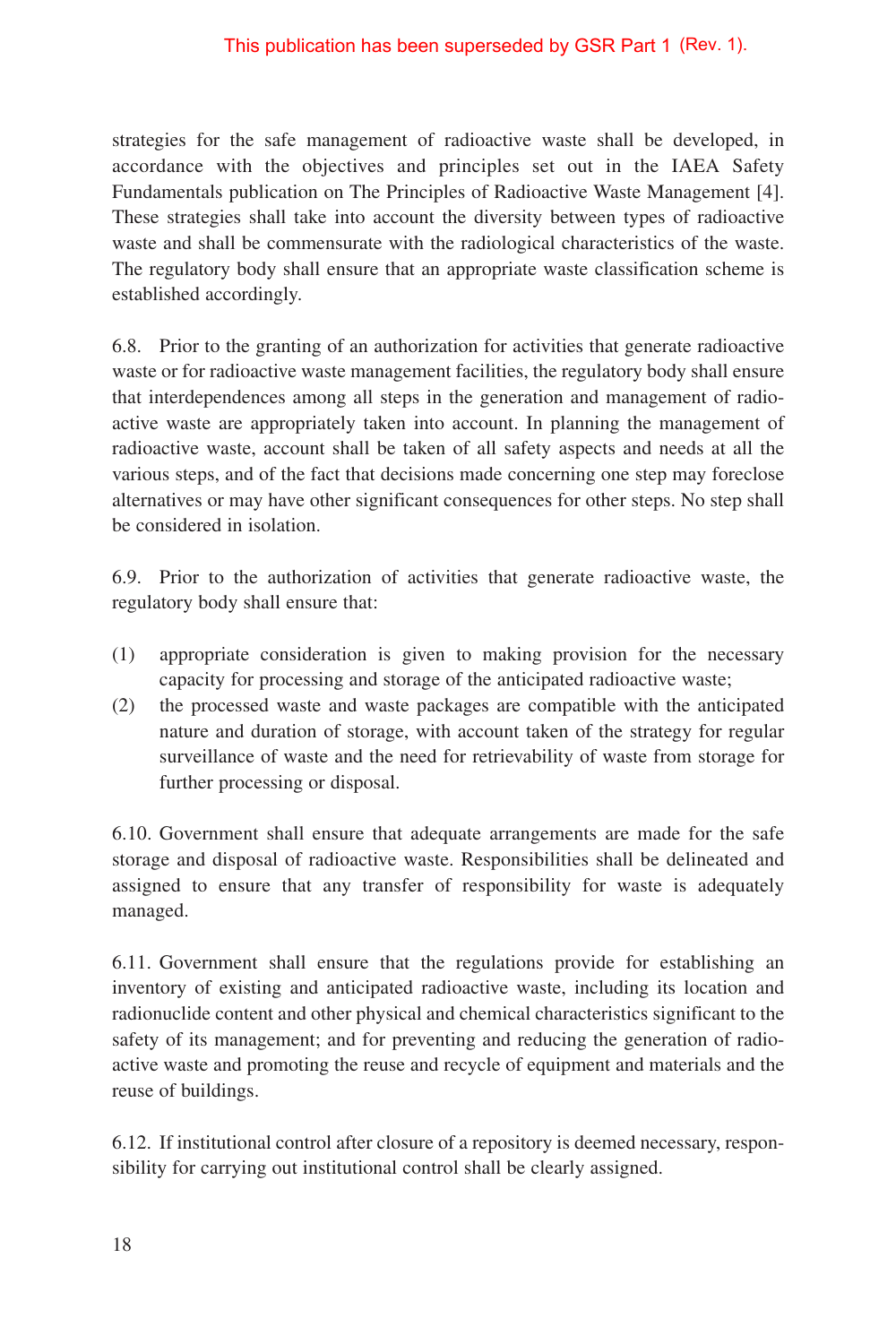6.13. Government shall ensure that appropriate research and development programmes for radioactive waste disposal are implemented, in particular for long term safety.

## INFRASTRUCTURE FOR INTERVENTION

6.14. Nuclear and radiation facilities and activities will give rise to some radiation exposure. This can be safely controlled by design and operational measures. However, circumstances may arise in which intervention is needed to reduce or avert exposure or potential exposure to radiation arising from an accident or from a discontinued or inadequately controlled practice, or to radiation occurring naturally at unusually high levels. In such situations the government shall appoint organizations to be responsible for making the necessary arrangements for intervention to ensure that remedial action is taken to protect the public, workers and the environment. The intervening organization shall have the necessary resources and authority to fulfil its function.

6.15. The regulatory body shall provide any necessary input to the intervention process. Such input may be advice to the government or regulatory control of intervention activities.

6.16. Principles and criteria for intervention actions shall be established and the regulatory body shall provide any necessary advice in this regard.

#### INFRASTRUCTURE FOR SERVICES

6.17. The achievement of a high level of nuclear, radiation, radioactive waste and transport safety in States depends on operators discharging their prime responsibility for the safety of their facilities and activities, and on the regulatory body being competent, efficient and adequately resourced. Achievement of a high level of safety will be greatly facilitated by an adequate supporting infrastructure for nuclear, radiation, radioactive waste and transport related activities. Government and, as appropriate, concerned organizations shall therefore pay attention to, and provide for, among other things, the following:

- (1) training and education;
- (2) dosimetry services;
- (3) calibration and radioanalytical services;
- (4) special emergency equipment;
- (5) appropriate medical resources; and
- (6) international co-operation.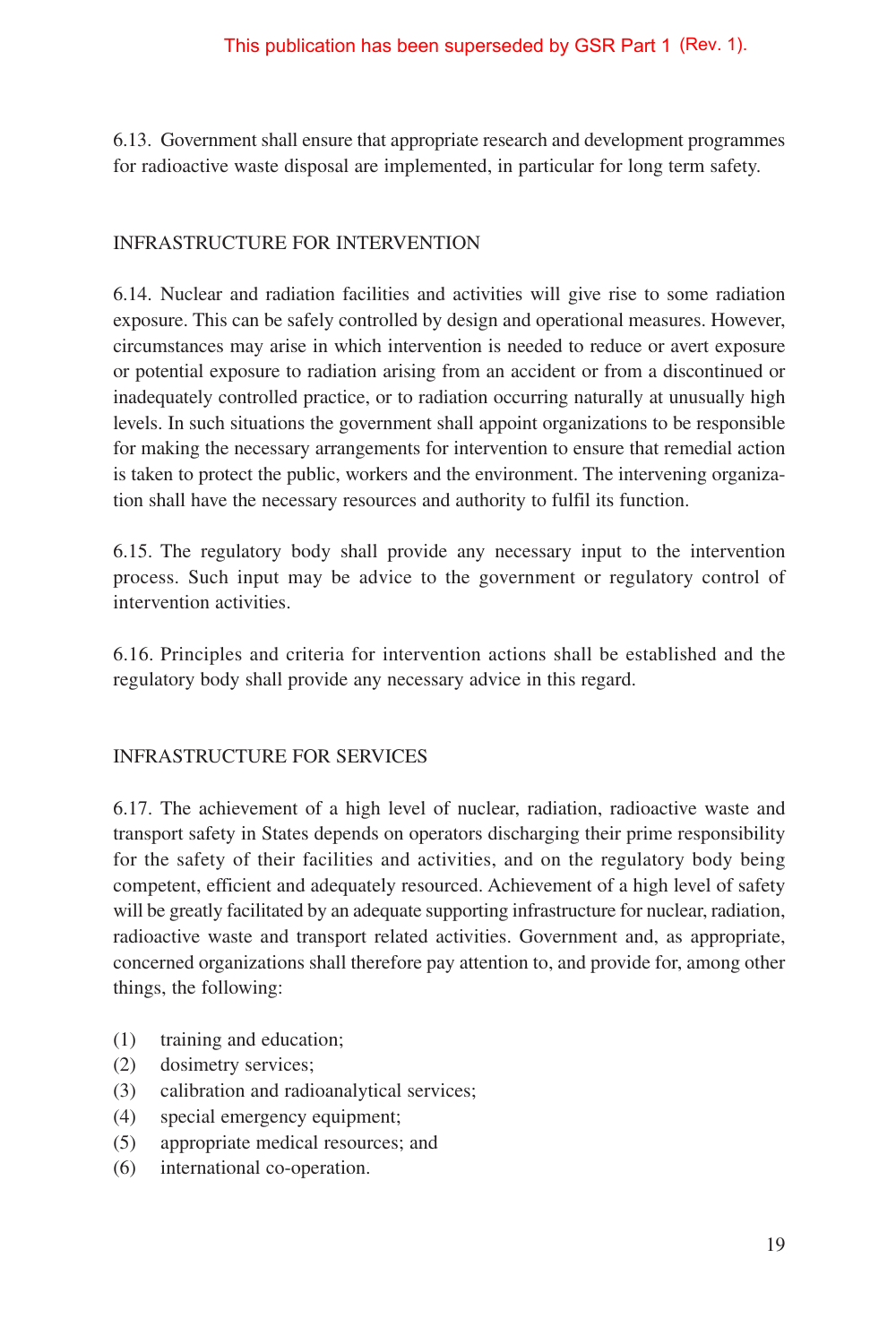## **Appendix**

## **REVIEW AND ASSESSMENT DURING THE LIFE CYCLE OF A NUCLEAR POWER PLANT**

A.1. Before authorizing or licensing the construction of a nuclear power plant, the regulatory body shall review and assess:

- (1) the competence and capability of the applicant or licensee to meet the authorization or licence requirements;
- (2) the site characteristics, in order to confirm the acceptability of the site and the related data used in the design of the proposed plant;
- (3) the basic design of the proposed plant, in order to confirm that it can meet the safety requirements;
- (4) the quality assurance organization and programmes of the applicant/licensee and vendors;
- (5) the design features related to physical protection which are important for safety;
- (6) research and development plans or programmes related to demonstration of the design, where applicable; and
- (7) arrangements for decommissioning and for management of radioactive waste.
- A.2. During construction, the regulatory body shall review and assess:
- (1) on a systematic basis, the development of the design of the plant as demonstrated in the safety documentation submitted by the applicant or licensee in accordance with an agreed programme; and
- (2) the progress of research and development programmes relating to demonstration of the design, if applicable.

A.3. Before the beginning of commissioning, the regulatory body shall review and assess the commissioning programme and, if appropriate, establish hold points for review and assessment.

A.4. Before authorizing the loading of nuclear fuel or initial criticality, as appropriate, the regulatory body shall complete the review and assessment of:

- (1) the as-built design of the plant;
- (2) the results of non-nuclear commissioning tests;
- (3) the limits and conditions for operation during commissioning;
- (4) the provisions for radiological protection;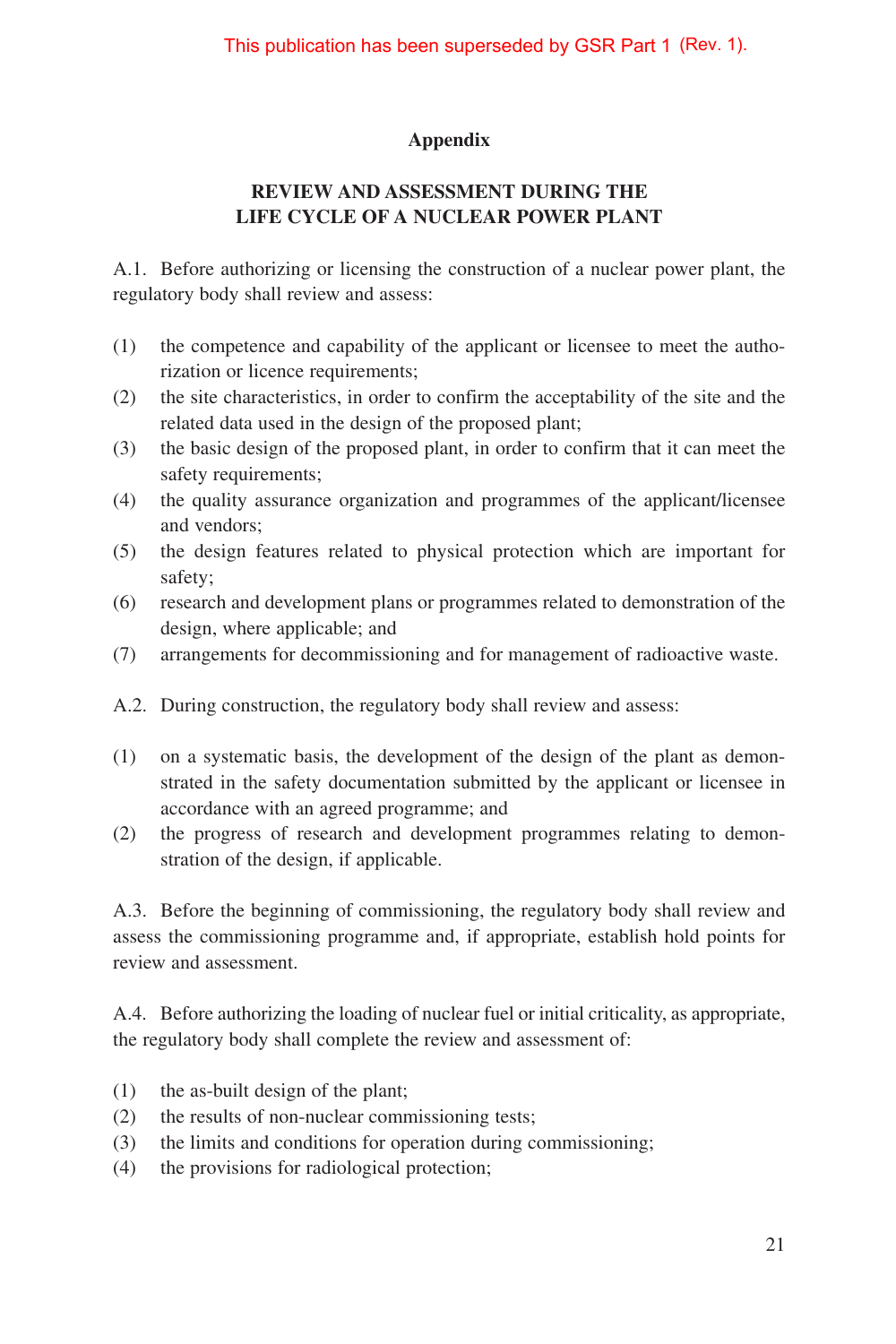- (5) the adequacy of operating instructions and procedures, especially the main administrative procedures, general operating procedures and emergency operating procedures;
- (6) the recording and reporting systems;
- (7) the arrangements for ensuring training and qualification of plant personnel, including staffing levels and fitness for duty;
- (8) the quality assurance organization and programme for operation;
- (9) on-site and off-site emergency preparedness;
- (10) the accounting measures for nuclear and radioactive materials;
- (11) the adequacy of the physical protection arrangements important for safety; and
- (12) the arrangements for periodic testing, maintenance, inspection, control of modifications and surveillance.

A.5. Before authorizing or licensing routine operation at full power, the regulatory body shall complete the review and assessment of:

- (1) the results of commissioning tests; and
- (2) the limits and conditions for operation.

A.6. In the operation of the plant, changes in operational limits and conditions or significant safety related modifications may be necessary because of operating experience feedback, advances in reactor technology, plant modifications proposed by the operator or new regulatory requirements. The regulatory body shall review and assess such proposed changes or modifications prior to their authorization.

A.7. In the operation of a nuclear power plant, the regulatory body may require a periodic safety review. In such cases, the regulatory body shall first review and assess the operators' strategy and the safety factors to be evaluated. The regulatory body shall subsequently review and assess the completed periodic safety review.

A.8. Before authorizing the decommissioning of the nuclear power plant, the regulatory body shall review and assess the proposed procedures for demonstrating nuclear and radiation safety and the safe management of radioactive waste.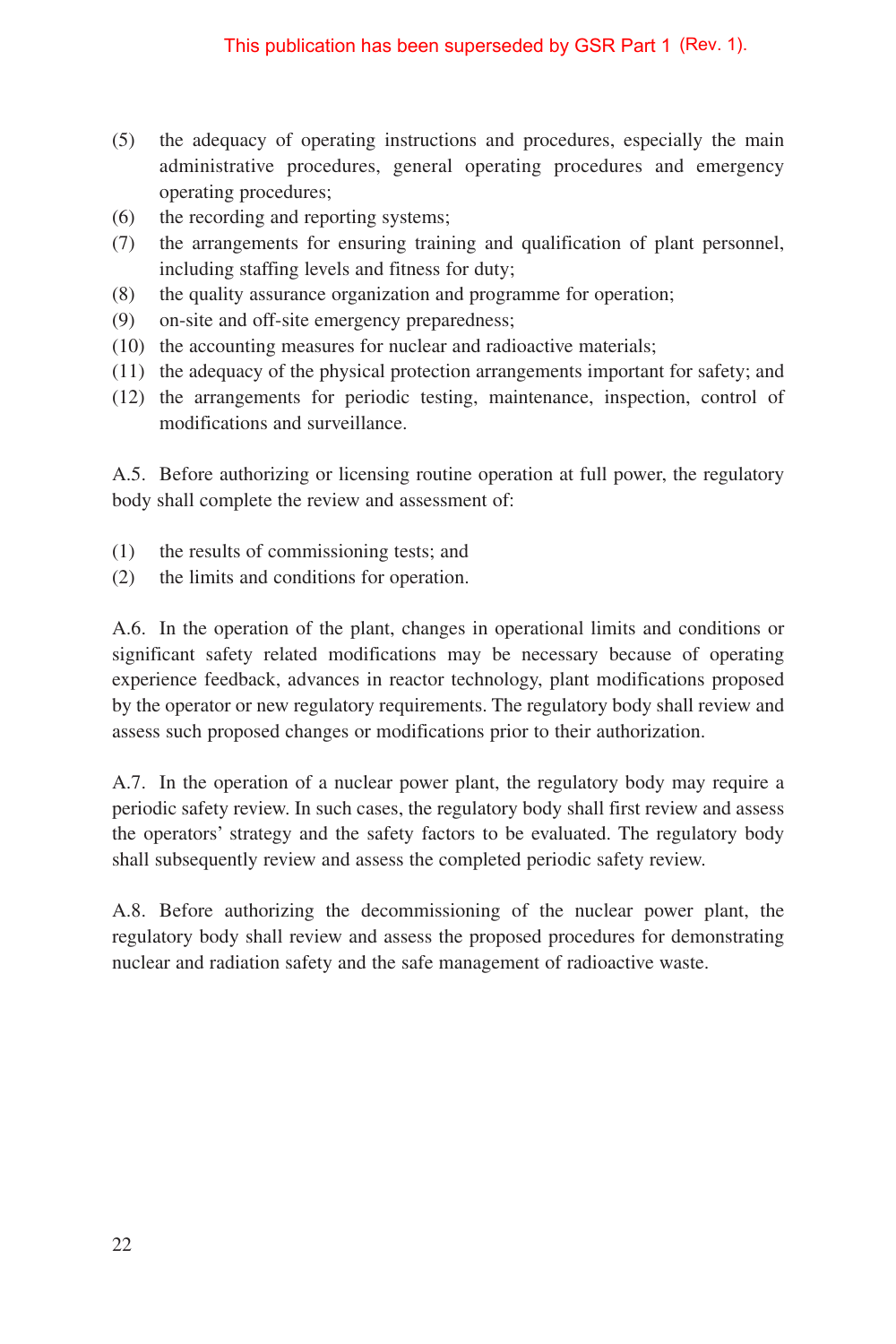## **REFERENCES**

- [1] FOOD AND AGRICULTURE ORGANIZATION OF THE UNITED NATIONS, INTERNATIONAL ATOMIC ENERGY AGENCY, INTERNATIONAL LABOUR ORGANISATION, OECD NUCLEAR ENERGY AGENCY, PAN AMERICAN HEALTH ORGANIZATION, WORLD HEALTH ORGANIZATION, International Basic Safety Standards for Protection against Ionizing Radiation and for the Safety of Radiation Sources, Safety Series No. 115, IAEA, Vienna (1996).
- [2] INTERNATIONAL ATOMIC ENERGY AGENCY, Regulations for the Safe Transport of Radioactive Material (1996 Edition (Revised)), Safety Standards Series No. TS-R-1 (ST-1, Revised), IAEA, Vienna (2000).
- [3] INTERNATIONAL ATOMIC ENERGY AGENCY, The Safety of Nuclear Installations, Safety Series No. 110, IAEA, Vienna (1993).
- [4] INTERNATIONAL ATOMIC ENERGY AGENCY, The Principles of Radioactive Waste Management, Safety Series No. 111-F, IAEA, Vienna (1995).
- [5] INTERNATIONAL ATOMIC ENERGY AGENCY, Radiation Protection and the Safety of Radiation Sources, Safety Series No. 120, IAEA, Vienna (1996).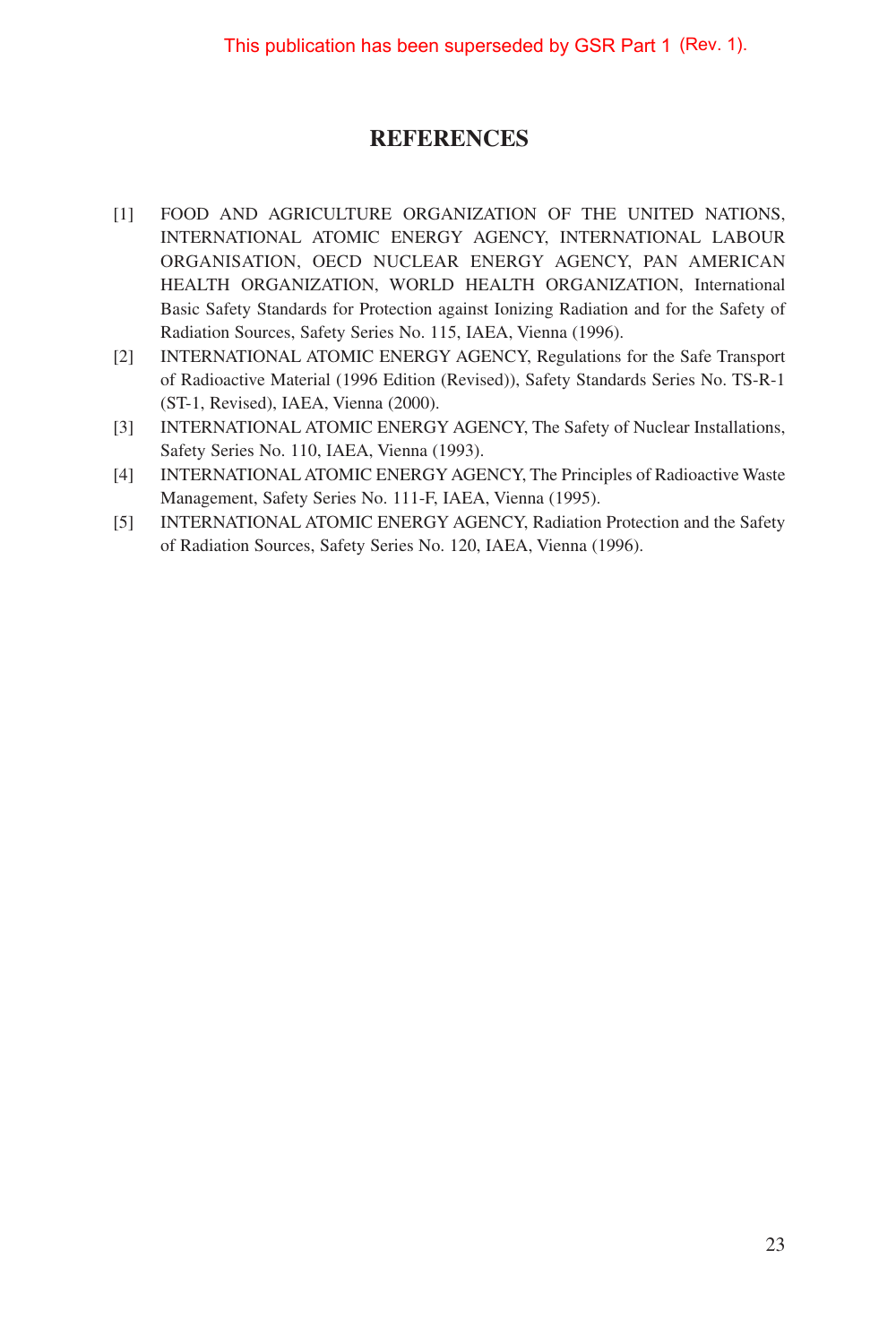## **GLOSSARY**

- **authorization.** The granting by a regulatory or other governmental body of written permission for an operator to perform specified activities. Authorization could include, for example, licensing, certification, registration, etc.
- **facilities and activities.** A general term encompassing nuclear facilities, uses of all sources of ionizing radiation, all radioactive waste management activities, transport of radioactive material and any other practice or circumstances in which people may be exposed to radiation from naturally occurring or artificial sources.
- **institutional control.** Control of a radioactive waste site by an authority or institution designated under the laws of a country. This control may be active (monitoring, surveillance, remedial work) or passive (land use control) and may be a factor in the design of a nuclear facility (e.g. near surface repository).
- **operator.** Any organization or person applying for authorization or authorized and/or responsible for nuclear, radiation, radioactive waste or transport safety when undertaking activities or in relation to any nuclear facilities or sources of ionizing radiation. This includes, inter alia, private individuals, governmental bodies, consignors or carriers, licensees, hospitals, self-employed persons, etc.
- **regulatory body.** An authority or a system of authorities designated by the government of a State as having legal authority for conducting the regulatory process, including issuing authorizations, and thereby regulating nuclear, radiation, radioactive waste and transport safety. The national competent authority for the regulation of radioactive material transport safety is included in this description.
- **regulatory inspection.** An examination, observation, measurement or test undertaken by or on behalf of the regulatory body to assess structures, systems, components and materials, as well as operational activities, processes, procedures and personnel competence.
- **safety.** The achievement of proper operating conditions, prevention of accidents or mitigation of accident consequences, resulting in protection of workers, the public and the environment from undue radiation hazards.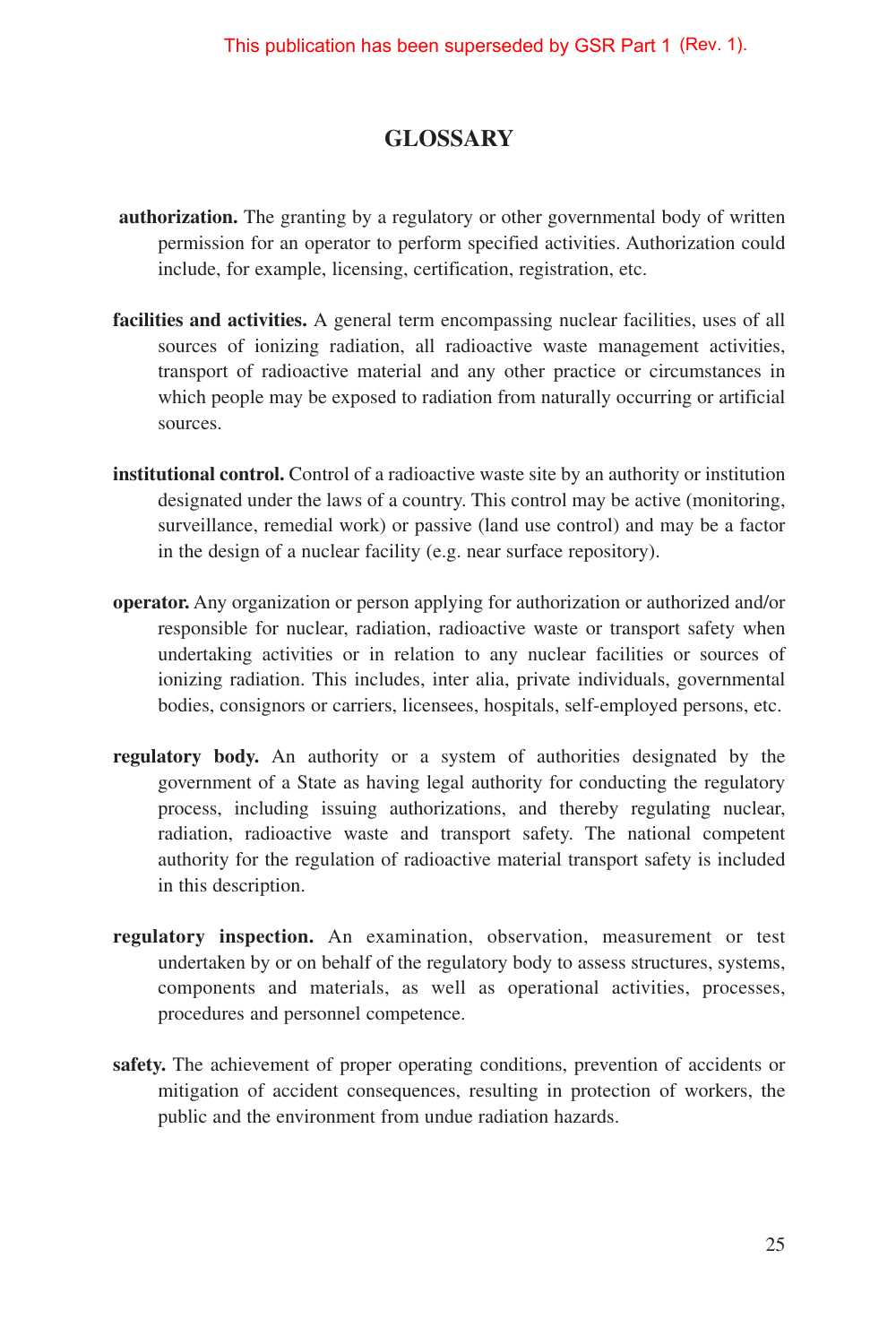## **CONTRIBUTORS TO DRAFTING AND REVIEW**

- Campbell, R.J. International Atomic Energy Agency
- Crawford, I.F. Health and Safety Executive, United Kingdom
- Kawakami, Y. Japan Atomic Energy Research Institute, Japan
- Koponen, H. Finnish Centre for Radiation and Nuclear Safety, Finland
- Lacey, D. International Atomic Energy Agency
- Metcalf, P. Council for Nuclear Safety, South Africa
- Olariu, S. National Commission for Control of Nuclear Activities, Romania
- Scherrer, J. Direction de la sûreté des installations nucléaires (DSIN), France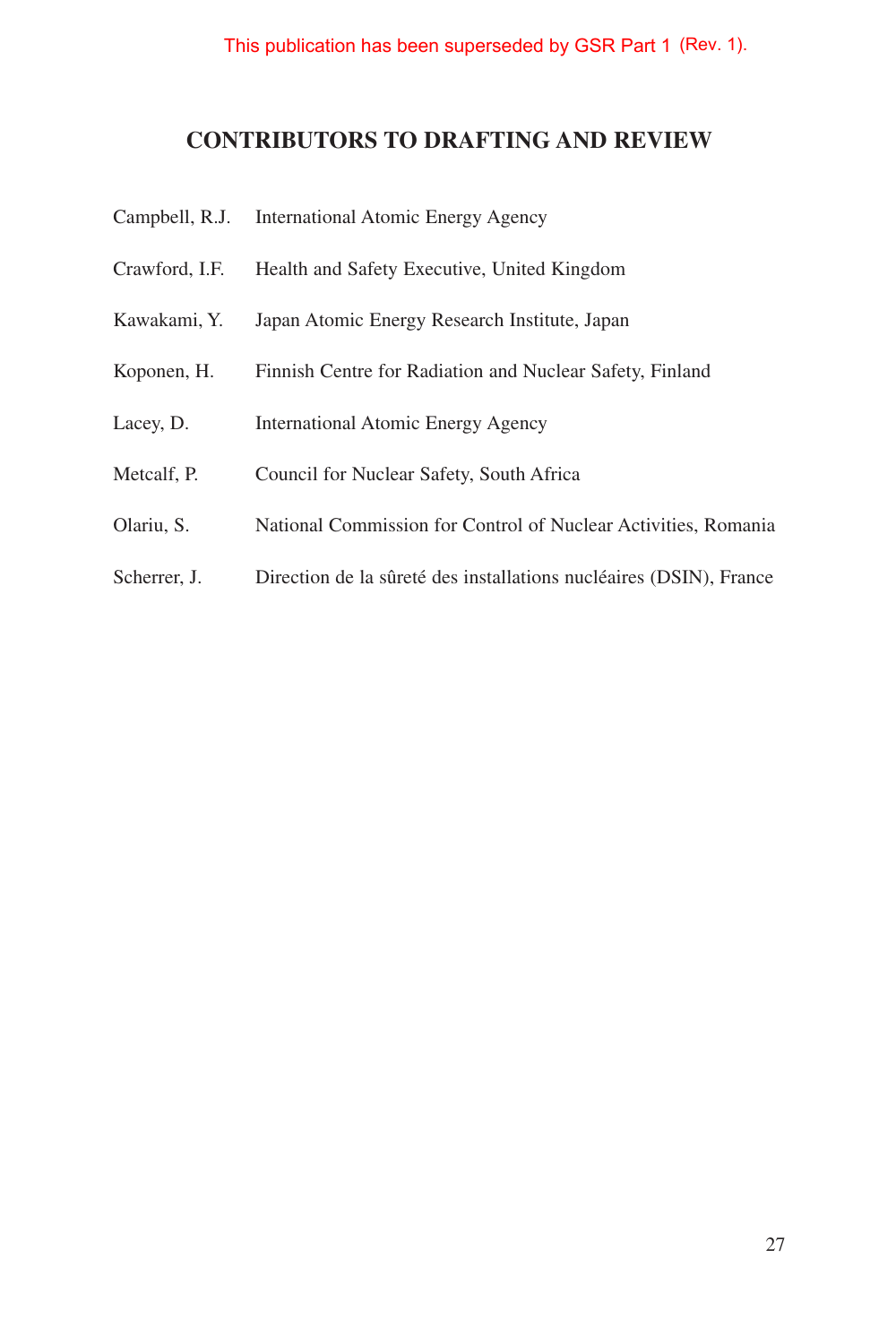## **ADVISORY BODIES FOR THE ENDORSEMENT OF SAFETY STANDARDS**

#### **Nuclear Safety Standards Advisory Committee**

*Belgium:* Govaerts, P. (Chair); *Brazil:* da Silva, A.J.C.; *Canada:* Wigfull, P.; *China:* Lei, Y.; Zhao, Y.; *Czech Republic:* Štuller, J.; *Finland:* Salminen, P.; *France:* Saint Raymond, P.; *Germany:* Wendling, R.D., Sengewein, H., Krüger, W.; *India:* Venkat Raj, V.; *Japan:* Tobioka, T.; *Republic of Korea:* Moon, P.S.H.; *Netherlands:* Versteeg, J., de Munk, P.; *Russian Federation:* Baklushin, R.P.; *Sweden:* Viktorsson, C., Jende, E.; *United Kingdom:* Willby, C., Pape, R.P.; *United States of America:* Morris, B.M.; *IAEA:* Lacey, D.J. (Co-ordinator); *OECD/NEA:* Frescura, G., Royen, J.

#### **Radiation Safety Standards Advisory Committee**

*Canada:* Measures, M.; *China:* Ziqiang, P.; *France:* Pieckowski, J.; *Germany:* Landfermann, H.H.; *Ghana:* Fletcher, J.J.; *Ireland:* Turvey, F.J.; *Japan:* Matsumoto, Y.; *Russian Federation:* Kutkov, V.A.; *South Africa:* Olivier, J.H.I.; *Spain:* Butragueño, J.L.; *Switzerland:* Jeschki, W.; *Ukraine:* Rudy, C.G.; *United Kingdom:* Creswell, L. (Chair); *United States of America:* Cool, D.A.; *IAEA:* Mason, C. (Co-ordinator); *EC*: Fraser, G.; *ICRP:* Valentin, J., *ILO:* Niu, S.; *OECD/NEA:* Lazo, E., Ilari, O.; *PAHO:* Borrás, C.; *WHO:* Souchkevitch, G.

#### **Transport Safety Standards Advisory Committee**

*Argentina:* Lopez Vietri, J.; *Australia:* Mountford-Smith, T.; *Belgium:* Cottens, E.; *Brazil:* Xavier, A.-M.; Mezrahi, A.; *Canada:* Taylor, M., Reed, J.; *Chile:* Basaez, H.; *Egypt:* El-Shinawy, M.R.K.; *France:* Devillers, C., Sert, G.; *Germany:* Collin, F.W. (Chair), Cosack, M.; *Hungary:* Golder, F.; *Israel:* Levin, I.; *Italy:* Trivelloni, S.; *Japan:* Kawai, H., Watanabe, K.; *Netherlands:* van Halem, H.; *Poland:* Pawlak, A.; *Russian Federation:* Ershov, V.N.; *Sweden:* Pettersson, B.G.; *United Kingdom:* Blackman, D.; *United States of America:* Roberts, A.I., Boyle, R.; *IAEA:* Rawl, R. (Co-ordinator).